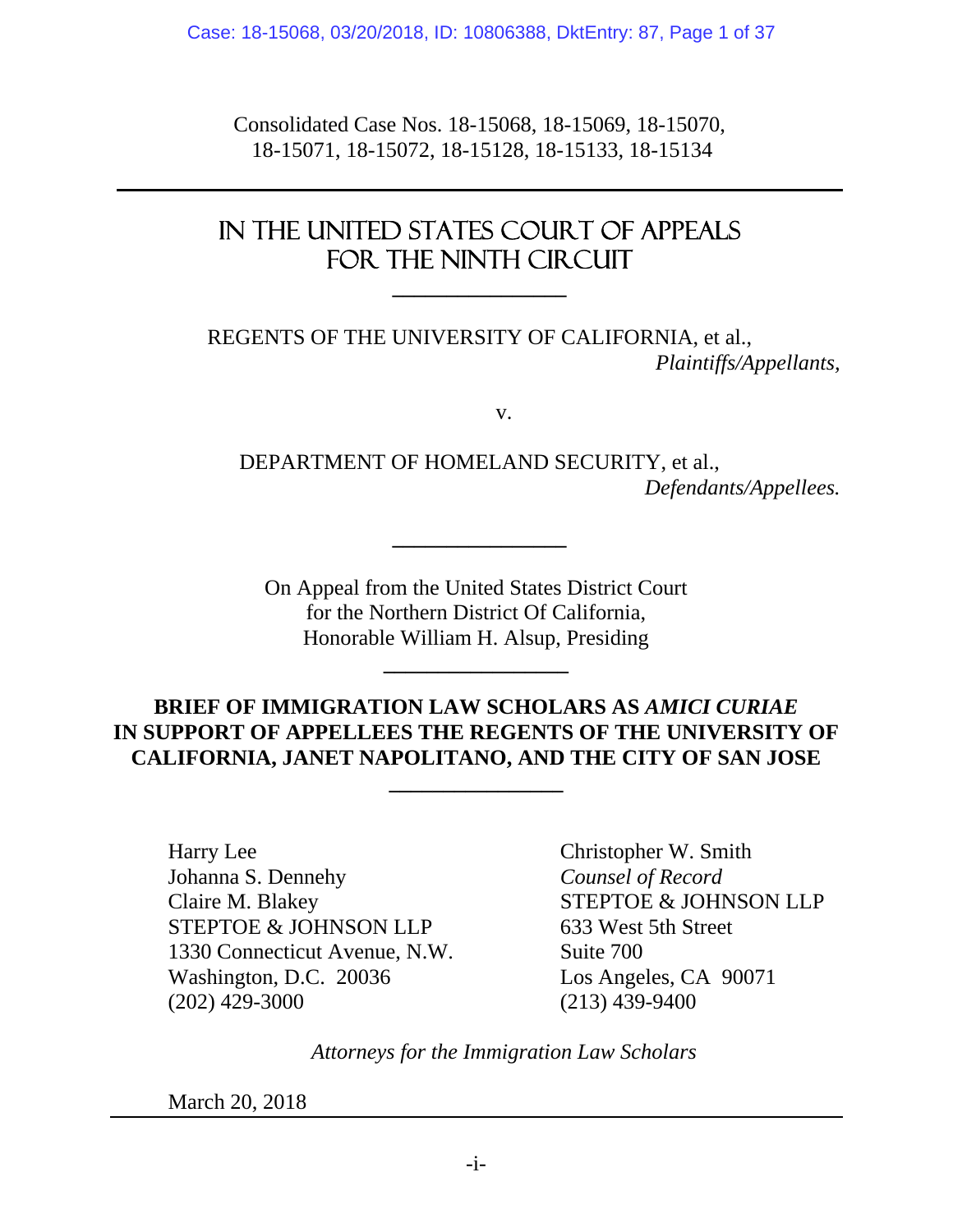# **TABLE OF CONTENTS**

| THE HISTORY OF DEFERRED-ACTION POLICIES BOLSTERS THE<br>I.                                                                                  |
|---------------------------------------------------------------------------------------------------------------------------------------------|
| INHERENT LEGALITY OF THE 2012 DACA POLICY 3                                                                                                 |
| IMPLEMENTATION OF THE 2012 DACA POLICY IS WELL WITHIN<br>П.                                                                                 |
|                                                                                                                                             |
|                                                                                                                                             |
|                                                                                                                                             |
| 1. The Executive Branch Is Vested with the Legal Authority to Devise                                                                        |
| 2. The DACA Policy Does Not Run Afoul of Any Aspect of Immigration-<br>Related Statutes, Regulations, Court Decisions, or Other Policies 17 |
| a. DHS May Continue to Effectively Exercise Its Discretion as to each                                                                       |
| b. DACA Does Not Displace an Existing Immigration Pathway for any                                                                           |
| c. DACA Is Not So Broad as to Effectively Replace or Nullify the                                                                            |
|                                                                                                                                             |
|                                                                                                                                             |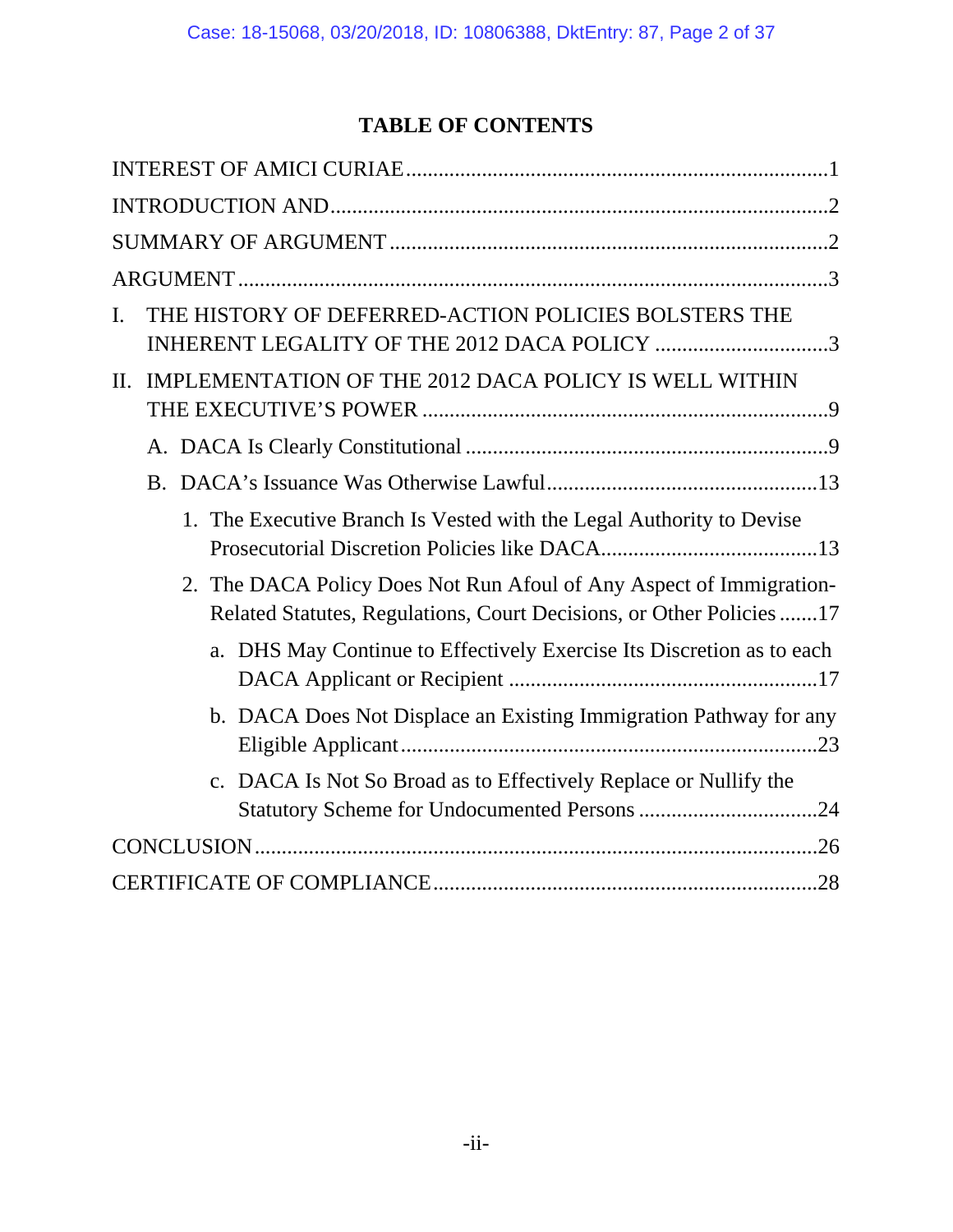# **TABLE OF AUTHORITIES**

## **Page(s)**

## **Cases**

| Arizona v. United States,                                                                              |
|--------------------------------------------------------------------------------------------------------|
| Arpaio v. Obama,<br>27 F. Supp. 3d 185 (D.D.C. 2014), aff'd on other grounds, 797                      |
| Arpaio v. Obama,                                                                                       |
| Casa De Md. v. U.S. Dep't of Homeland Sec.,<br>Civil No. RWT-17-2942, 2018 WL 1156769 (D. Md., Mar. 5, |
| Crane v. Johnson,                                                                                      |
| Gonzalez-Oropeza v. U.S. Att'y Gen.,                                                                   |
| Heckler v. Chaney,                                                                                     |
| United States ex rel. Knauff v. Shaughnessy,                                                           |
| Mistretta v. United States,                                                                            |
| Nicholas v. INS,                                                                                       |
| Pasquini v. Morris,                                                                                    |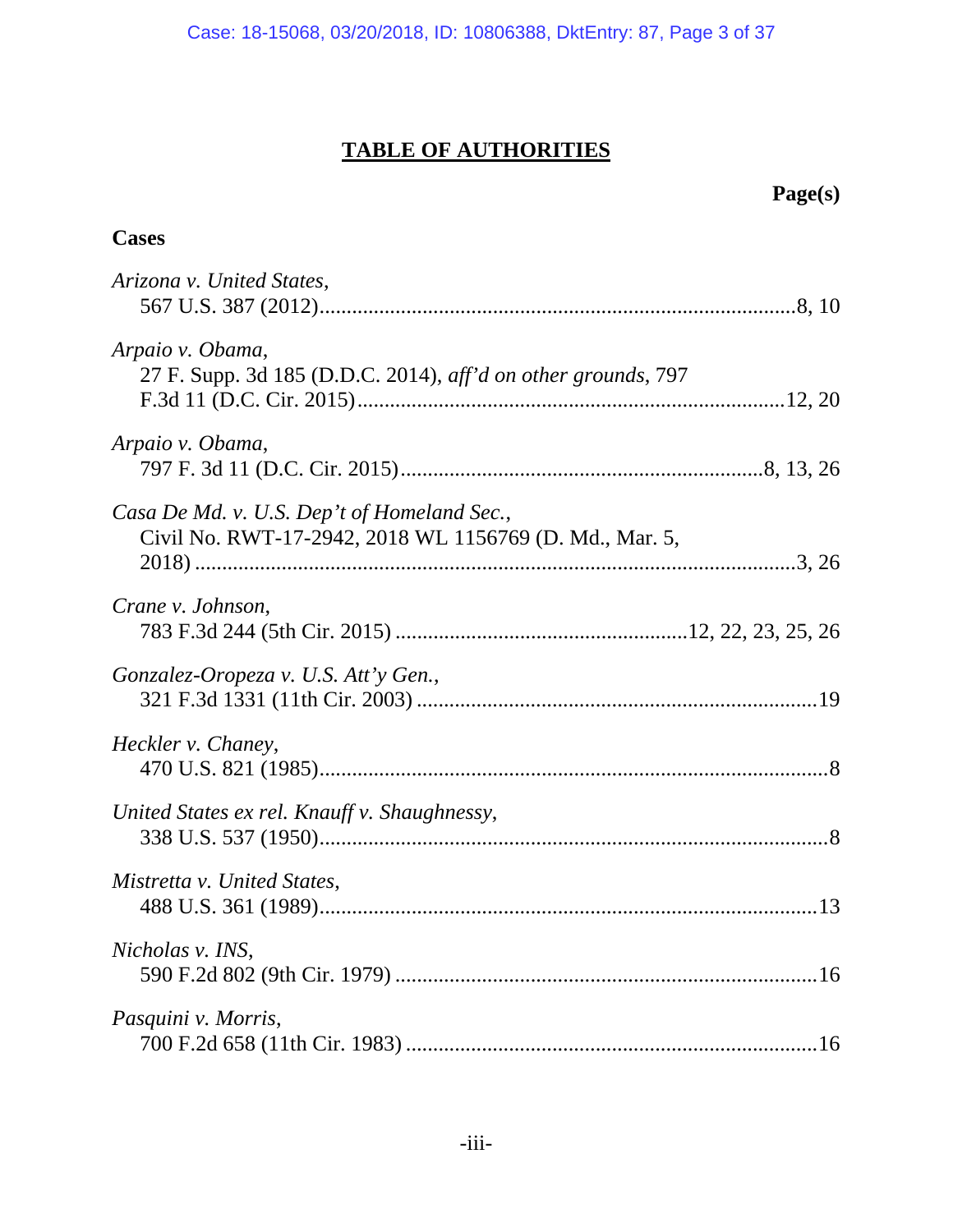| Reno v. Am.-Arab Anti-Discrimination Comm.,                                                                                                                         |
|---------------------------------------------------------------------------------------------------------------------------------------------------------------------|
| Romero-Torrez v. Ashcroft,                                                                                                                                          |
| Safe Air for Everyone v. EPA,                                                                                                                                       |
| Soon Bok Yoon v. INS,                                                                                                                                               |
| Texas v. United States,<br>809 F.3d 134 (5th Cir. 2015), aff'd per curiam by an equally<br>divided panel, United States v. Texas, 136 S. Ct. 2271 (2016) 12, 23, 25 |
| Texas v. United States,                                                                                                                                             |
| <b>Constitutions</b>                                                                                                                                                |
|                                                                                                                                                                     |
| <b>Statutes</b>                                                                                                                                                     |
|                                                                                                                                                                     |
|                                                                                                                                                                     |
|                                                                                                                                                                     |
|                                                                                                                                                                     |
|                                                                                                                                                                     |
| Consolidated Appropriations Act 2017, Pub. L. 115-31, Div. F, title                                                                                                 |
| Victims of Trafficking and Violence Protection Act of 2000, Pub. L.<br>No. 106-386, 114 Section 1503(d)(3) Stat. 1464, 1522 (codified at                            |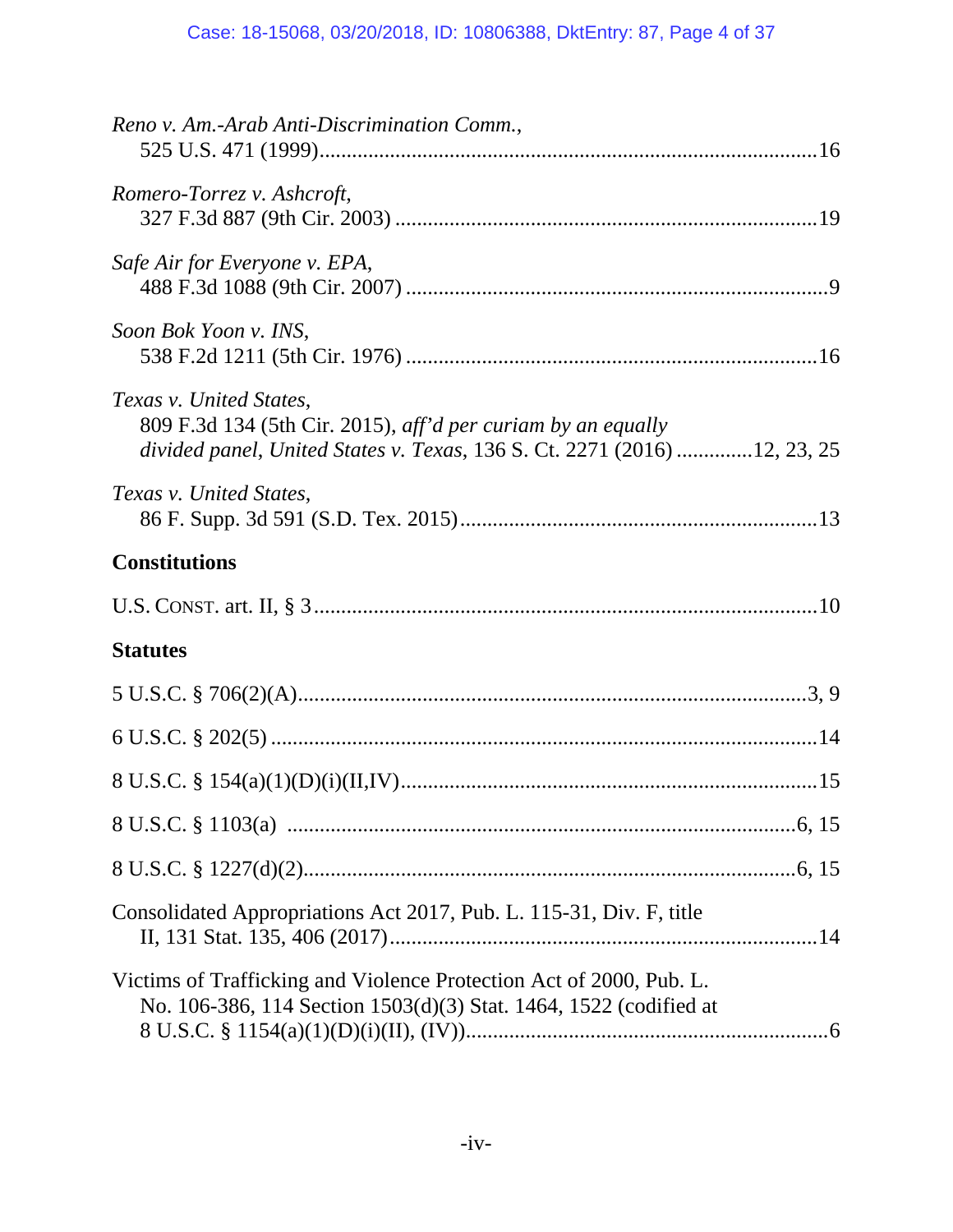## **Rules and Regulations**

## **Legislative Materials**

| Hearing Before H. Comm. on the Judiciary,<br>114th Cong. 69 (2015) (written testimony of Stephen H.<br>Legomsky, The John S. Lehmann University Professor,                                                                                                        |
|-------------------------------------------------------------------------------------------------------------------------------------------------------------------------------------------------------------------------------------------------------------------|
| Letter from Members of Congress to Janet Reno, Attorney General,<br>Department of Justice, on Guidelines for Use of Prosecutorial<br>Discretion in Removal Proceedings (Nov. 4, 1999),<br>http://www.ice.gov/doclib/foia/prosecutorial-                           |
| <b>Agency Publications and Guidance</b>                                                                                                                                                                                                                           |
| Donald Neufeld, Acting Assoc. Dir. of USCIS, Guidance Regarding<br>Surviving Spouses of Deceased U.S. Citizens and Their Children                                                                                                                                 |
| Doris Meissner, Comm'r of INS, Exercising Prosecutorial Discretion                                                                                                                                                                                                |
| Gene McNary, Comm'r of INS, Family Fairness: Guidelines for                                                                                                                                                                                                       |
| John Morton, Dir., U.S. Immigration & Customs Enforcement, Civil<br>Immigration Enforcement: Priorities for the Apprehension,<br>Detention, and Removal of Aliens at 1 (Mar. 2, 2011), http://<br>www.ice.gov/doclib/news/releases/2011/110302washingtondc.pdf 14 |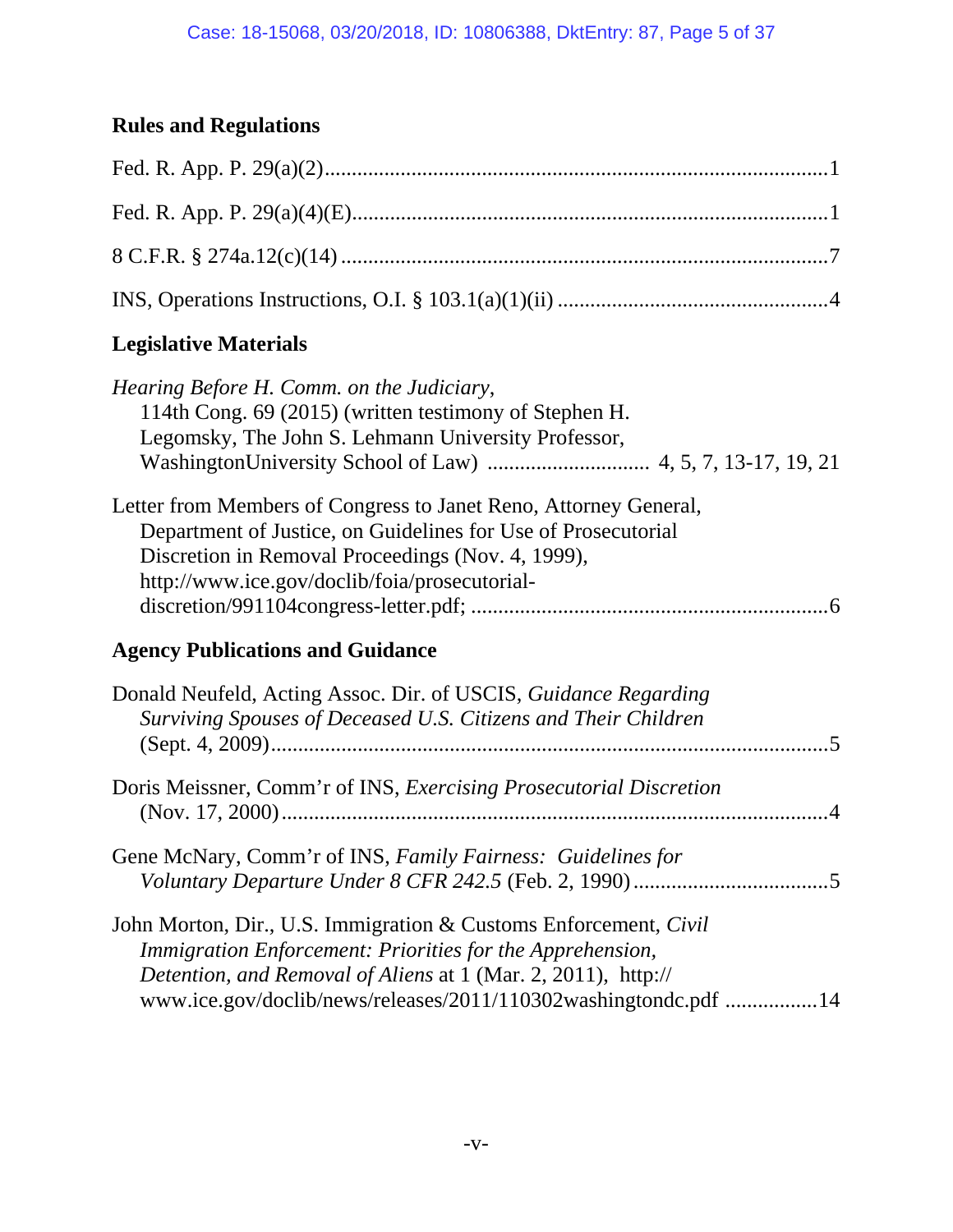| John Morton, Dir., U.S. Immigration & Customs Enforcement, Policy<br>No. 10075.1, Exercising Prosecutorial Discretion Consistent with<br>the Civil Immigration Enforcement Priorities of the Agency for the<br>Apprehension, Detention, and Removal of Aliens (June 17, 2011),<br>https://www.ice.gov/doclib/secure-communities/pdf/prosecutorial- |            |
|----------------------------------------------------------------------------------------------------------------------------------------------------------------------------------------------------------------------------------------------------------------------------------------------------------------------------------------------------|------------|
| Kate Manuel & Tom Garvey, Cong. Research Serv., <i>Prosecutorial</i><br>Discretion in Immigration Enforcement (Dec. 27, 2013),                                                                                                                                                                                                                     |            |
| Office of Legal Counsel, U.S. Dept. of Justice, The Department of<br>Homeland Security's Authority to Prioritize Removal of Certain<br>Aliens Unlawfully Present in the United States and to Defer                                                                                                                                                 | $\cdot$ .7 |
| Paul W. Virtue, Acting Exec. Assoc. Comm'r of INS, Supplemental<br>Guidance on Battered Alien Self-Petitioning Process and Related                                                                                                                                                                                                                 | .5         |
| Press Release, U.S. Citizenship & Immigration Servs., USCIS<br>Announces Interim Relief for Foreign Students Adversely Impacted<br>by Hurricane Katrina (Nov. 25, 2005),<br>https://www.uscis.gov/sites/default/files/files/pressrelease/F1Stude                                                                                                   | .5         |
| Sam Bernsen, Gen. Counsel of INS, Legal Opinion Regarding Service<br>Exercise of Prosecutorial Discretion (July 15, 1976),<br>https://www.ice.gov/doclib/foia/prosecutorial-discretion/service-                                                                                                                                                    |            |
| USCIS, Number of I-821D, Consideration of Deferred Action for<br>Childhood Arrivals by Fiscal Year, Quarter, Intake, Biometrics<br>and Case Status: 2012-2014,<br>http://www.uscis.gov/sites/default/files/USCIS/Resources/Reports<br>%20and%20Studies/Immigration%20Forms%20Data/All%20Form                                                       |            |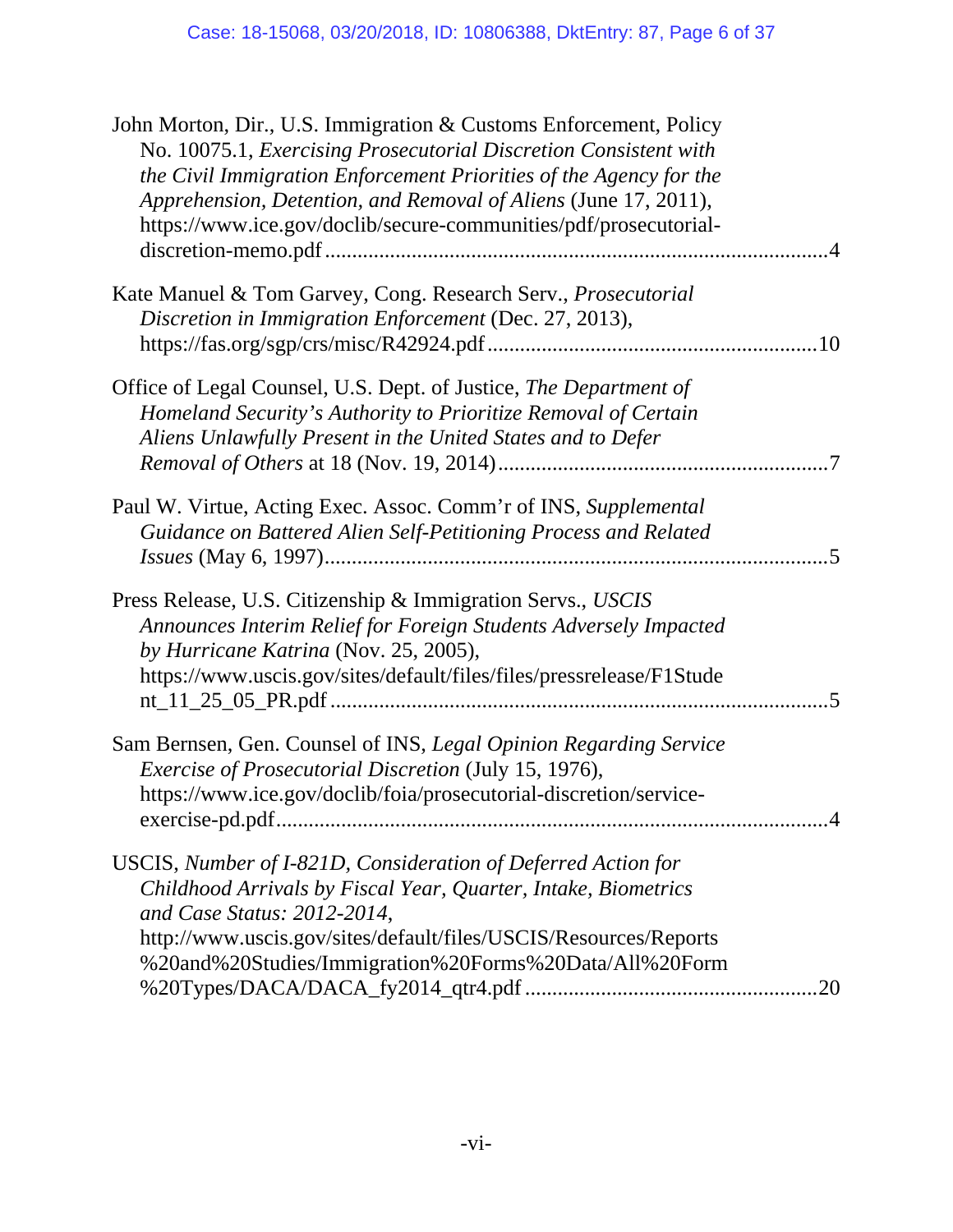| USCIS, Number of I-821D, Consideration of Deferred Action for<br>Childhood Arrivals by Fiscal Year, Quarter, Intake, Biometrics<br>and Case Status: 2012-2016,<br>https://www.uscis.gov/sites/default/files/USCIS/Resources/Reports<br>%20and%20Studies/Immigration%20Forms%20Data/All%20Form<br>%20Types/DACA/daca_performancedata_fy2016_qtr3.pdf 21 |
|--------------------------------------------------------------------------------------------------------------------------------------------------------------------------------------------------------------------------------------------------------------------------------------------------------------------------------------------------------|
| <b>Scholarly Works</b>                                                                                                                                                                                                                                                                                                                                 |
| Hiroshi Motomura, <i>Immigration Law After a Century of Plenary</i><br>Power: Phantom Constitutional Norms and Statutory                                                                                                                                                                                                                               |
| Hiroshi Motomura, The President's Dilemma: Executive Authority,<br>Enforcement, and the Rule of Law in Immigration Law, 55                                                                                                                                                                                                                             |
| Jennifer M. Chacón, Producing Liminal Legality, 92 DENVER L. R.                                                                                                                                                                                                                                                                                        |
| Leon Wildes, The Nonpriority Program of the Immigration and<br>Naturalization Service Goes Public: The Litigative Use of the                                                                                                                                                                                                                           |
| Shoba Sivaprasad Wadhia, BEYOND DEPORTATION: THE ROLE OF                                                                                                                                                                                                                                                                                               |
| Shoba Sivaprasad Wadhia, BEYOND DEPORTATION: THE ROLE OF<br>PROSECUTORIAL DISCRETION IN IMMIGRATION CASES 107 (NYU                                                                                                                                                                                                                                     |
| Shoba Sivaprasad Wadhia, Demystifying Employment Authorization<br>and Prosecutorial Discretion in Immigration Cases, 6 COLUM. J.                                                                                                                                                                                                                       |
| Shoba Sivaprasad Wadhia, In Defense of Deferred Action and the                                                                                                                                                                                                                                                                                         |
| Shoba Sivaprasad Wadhia, The Role of Prosecutorial Discretion in<br>Immigration Law, 9 CONN. PUB. INT. L.J. 243, 268 (2010) 4, 14                                                                                                                                                                                                                      |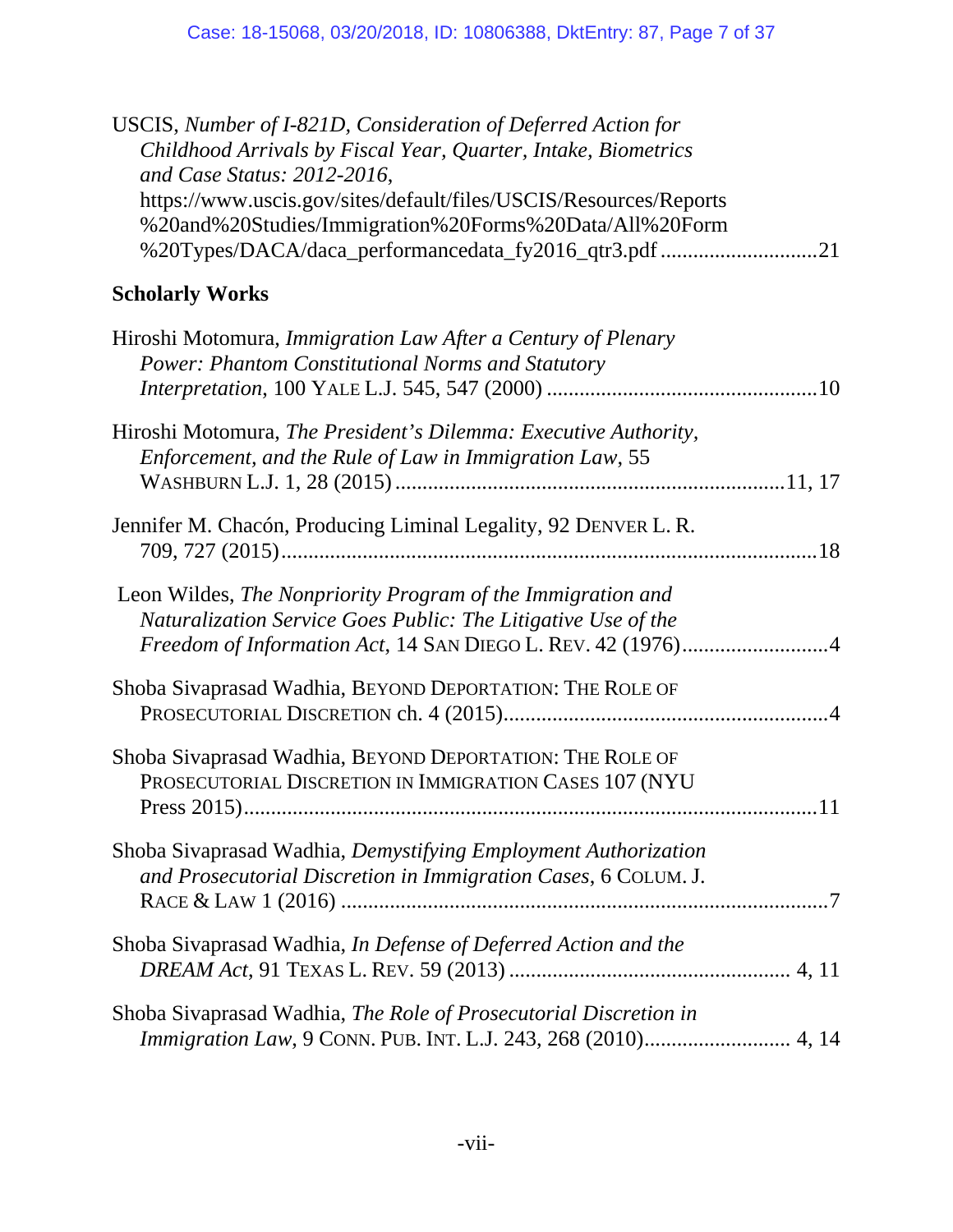| Statements by Congressman Barney Frank, Symposium, Transcript of<br>Panel Presentation on Immigration & Criminal Law Hosted by the<br>Association of the Bar of the City of New York, 4 N.Y. CITY L. REV. 9 |  |
|-------------------------------------------------------------------------------------------------------------------------------------------------------------------------------------------------------------|--|
| Stephen Legomsky, Immigration Law and the Principle of Plenary                                                                                                                                              |  |
| <b>Other Sources</b>                                                                                                                                                                                        |  |
| Brief for the United States, United States v. Texas, 136 S. Ct. 2271                                                                                                                                        |  |
| Decl. of Donald W. Neufeld, <i>Texas v. United States</i> , 86 F. Supp. 3d                                                                                                                                  |  |
| Elise Foley, Officials Refuse to Budge on Deportation of Students,<br>Families, The Huffington Post (June 1, 2011),<br>http://www.huffingtonpost.com\2011\04\01\obama-                                      |  |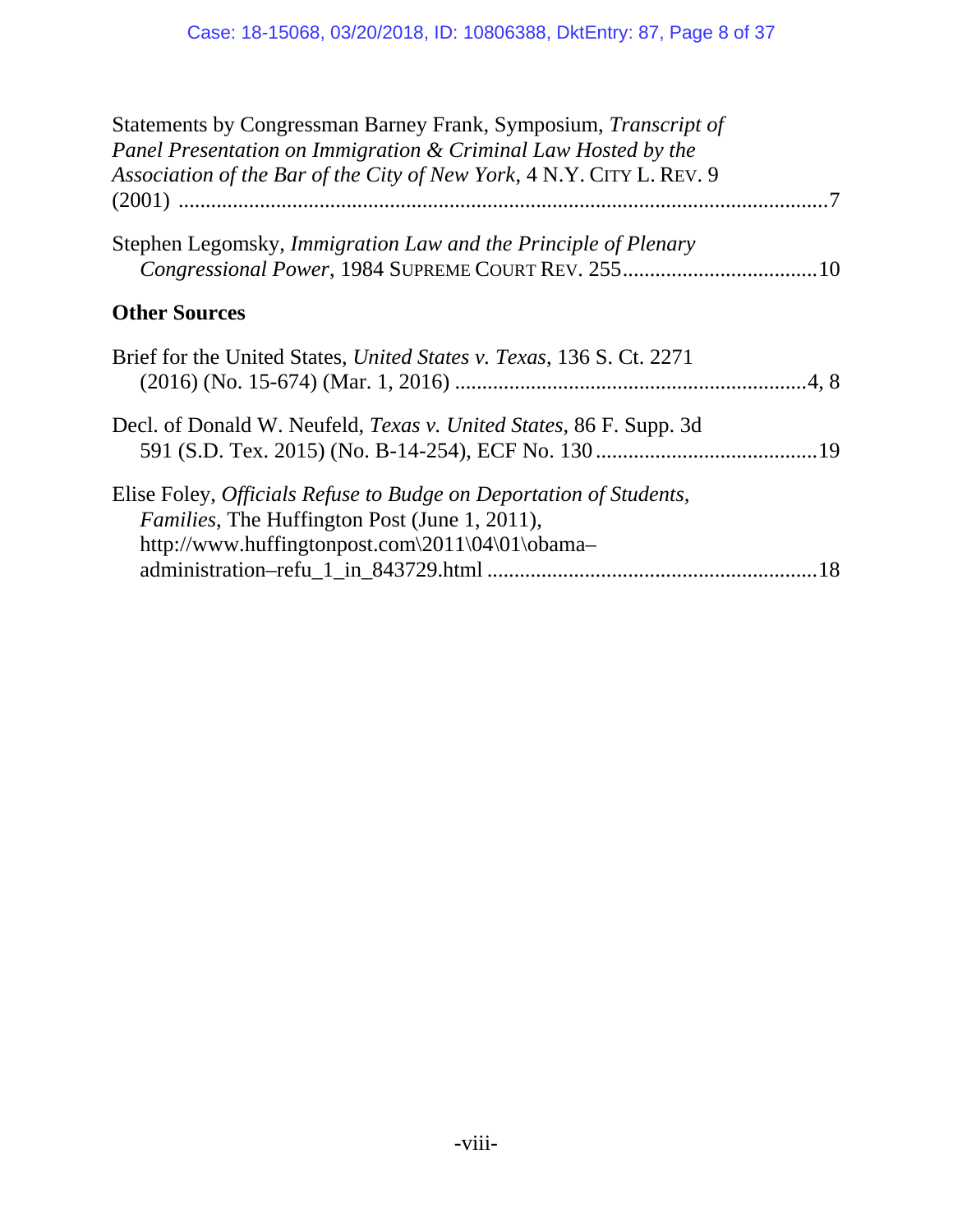## **INTEREST OF AMICI CURIAE***<sup>1</sup>*

*Amici curiae* are immigration law professors with deep knowledge regarding the executive branch's authority to issue policies such as Deferred Action for Childhood Arrivals ("DACA"), the 2012 policy at issue in this appeal. *Amici* have testified, lectured, researched, written, and advocated at length on immigration issues, including the principal subject of this appeal: the President's legal power to craft immigration-related deferred-action policies. *Amici* do not seek to substitute their views for those of this Court, but they do have unique insight into why DACA is legal and hope their views will assist the Court in its consideration of this important issue.

*Amici* are the following scholars, in alphabetical order:<sup>2</sup>

Jennifer M. Chacón, Chancellor's Professor of Law, the University of California, Irvine, School of Law;

Kevin R. Johnson, Dean, the University of California, Davis, School of Law;

Dr. Stephen H. Legomsky, John S. Lehmann University Professor Emeritus at the Washington University School of Law in St. Louis;

<sup>&</sup>lt;sup>1</sup> Pursuant to Fed. R. App. P.  $29(a)(4)(E)$ , no parties' counsel authored any part of this brief; no party or its counsel contributed money intended to fund its preparation or submission; and no other person contributed such money. Pursuant to Fed. R. App. P. 29(a)(2), all parties of record in Cases No. 18-15068 and 18- 15070—the U.S. Department of Homeland Security, the Regents of the University of California, Janet Napolitano, and the City of San Jose—have consented to the filing of this brief.

<sup>&</sup>lt;sup>2</sup> *Amici* join this brief as individuals. Their institutional affiliations are listed for informational purposes and do not signify any institutional endorsement.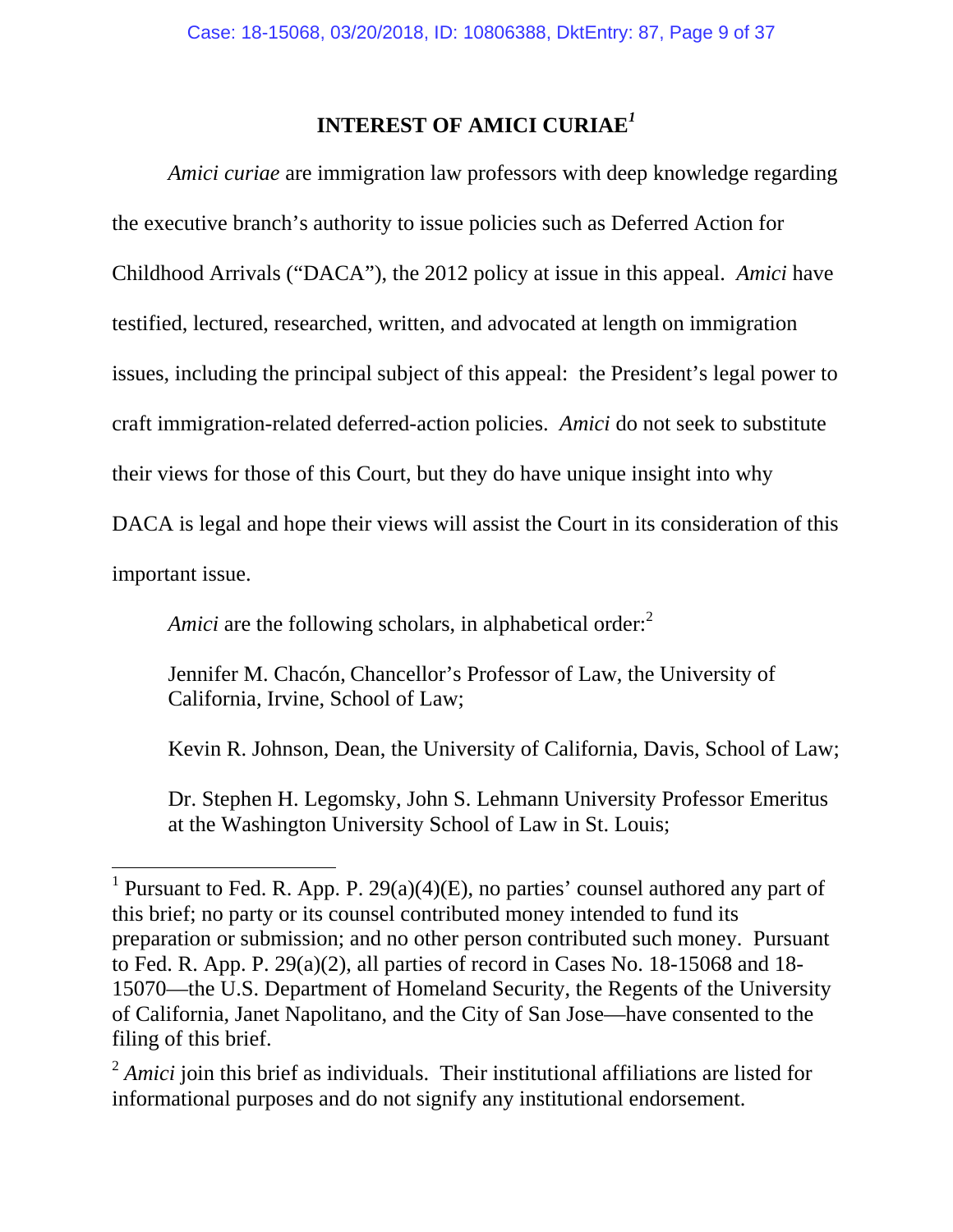Hiroshi Motomura, Susan Westerberg Prager Professor of Law at the UCLA School of Law;

Michael A. Olivas, William B. Bates Distinguished Chair in Law, the University of Houston Law Center;

Shoba Sivaprasad Wadhia, Samuel Weiss Faculty Scholar, Clinical Professor of Law, the Pennsylvania State Law School.

### **INTRODUCTION AND SUMMARY OF ARGUMENT**

 The main rationale for the district court's decision below is that DACA's rescission by the U.S. Department of Homeland Security ("DHS") was based on the false premise that the policy was illegal. DACA's legality is therefore a central issue here. *Amici* offer a detailed analysis of why they believe the DACA policy was well within the executive's lawful prosecutorial discretion. Because DHS's stated premise for revoking DACA—illegality—is erroneous, appellees are highly likely to prevail on the merits of their claims. Accordingly, this Court should affirm the district court's preliminary injunction and its partial denial of the government's motion to dismiss.

*Amici's* brief outlines the history of immigration-related prosecutorial discretion, and deferred action in particular, and analyzes why DACA is both constitutional and otherwise consistent with the statutory and regulatory framework. In particular, this brief demonstrates that any constitutional attack on

-2-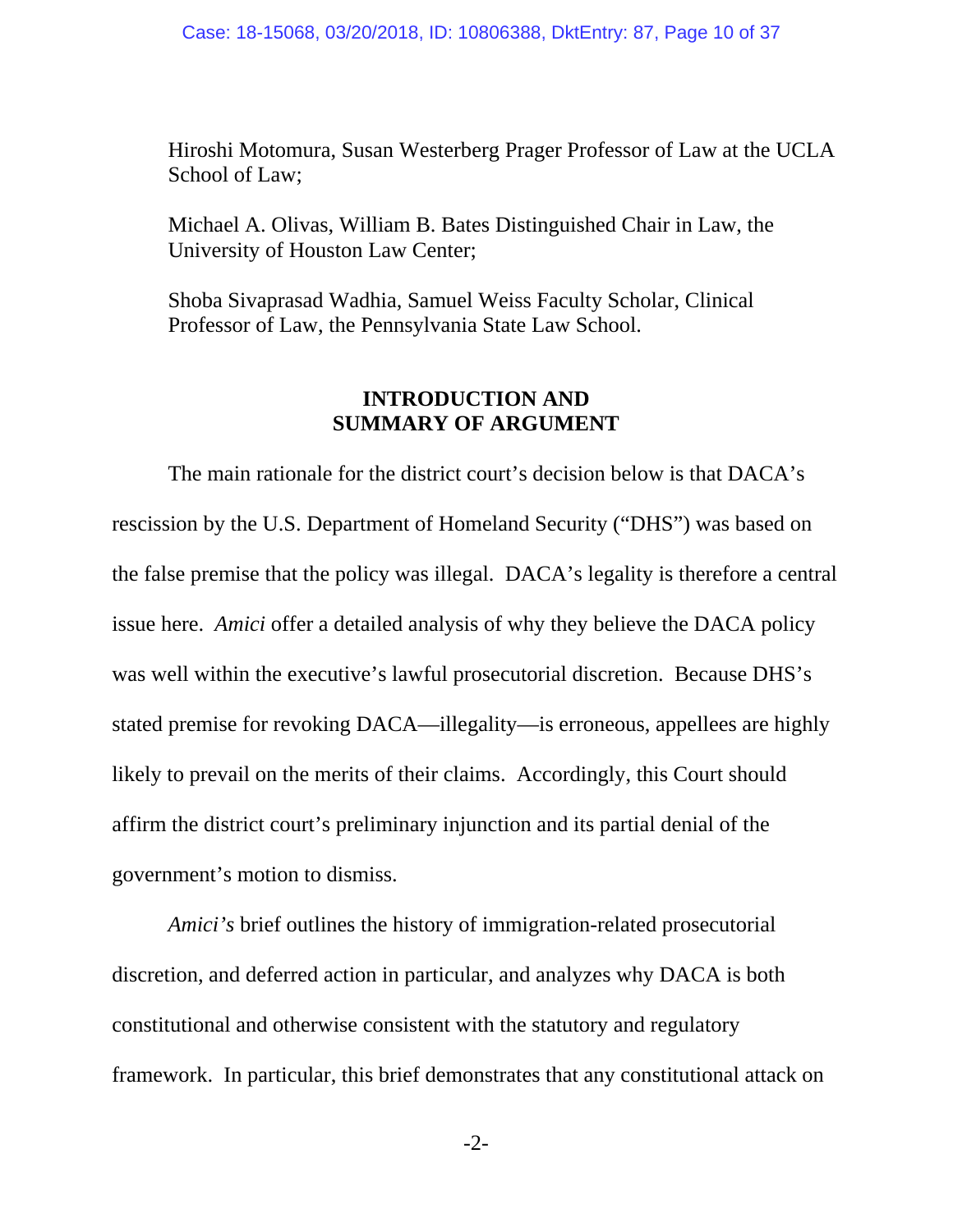DACA, including arguments based on the Constitution's "take Care" clause, would certainly fail. It explains that the relevant immigration statutes and regulations were written broadly so as to vest the executive with the legal authority to devise prosecutorial discretion policies like DACA, and responds briefly to arguments raised by critics regarding the legality of large-scale deferred action.

While these issues are partially addressed in the main briefs, the additional appellate issues spawned by the government's *post hoc* explanations for revoking DACA have precluded appellees from offering a comprehensive analysis of DACA's historical and legal underpinnings. *Amici* respectfully seek to ensure that the Court receives a full explanation of *why* DACA constitutes a legal exercise of the executive's discretion.<sup>3</sup>

### **ARGUMENT**

## **I. THE HISTORY OF DEFERRED-ACTION POLICIES BOLSTERS THE INHERENT LEGALITY OF THE 2012 DACA POLICY**

Deferred action (previously known as "non-priority status") and similar

policies have been integral parts of immigration enforcement for more than fifty

<sup>3</sup> DACA's legality can all too easily be lost in the litigation haze. In *Casa De Maryland v. U.S. Department of Homeland Security*, Civil No. RWT-17-2942, 2018 WL 1156769 (D. Md., Mar. 5, 2018), the only district court that has refused to enjoin DACA's revocation did so "regardless of the lawfulness of DACA," reasoning that the government's conclusion that DACA is unlawful was "reasonable," even if it was "wrong." *Id*. at \*5. By ignoring Congress' mandate that the judiciary review and correct administrative decisions premised on clear mistakes of law, 5 U.S.C. § 706(2)(A), the district court mooted the central issue— DACA's legality.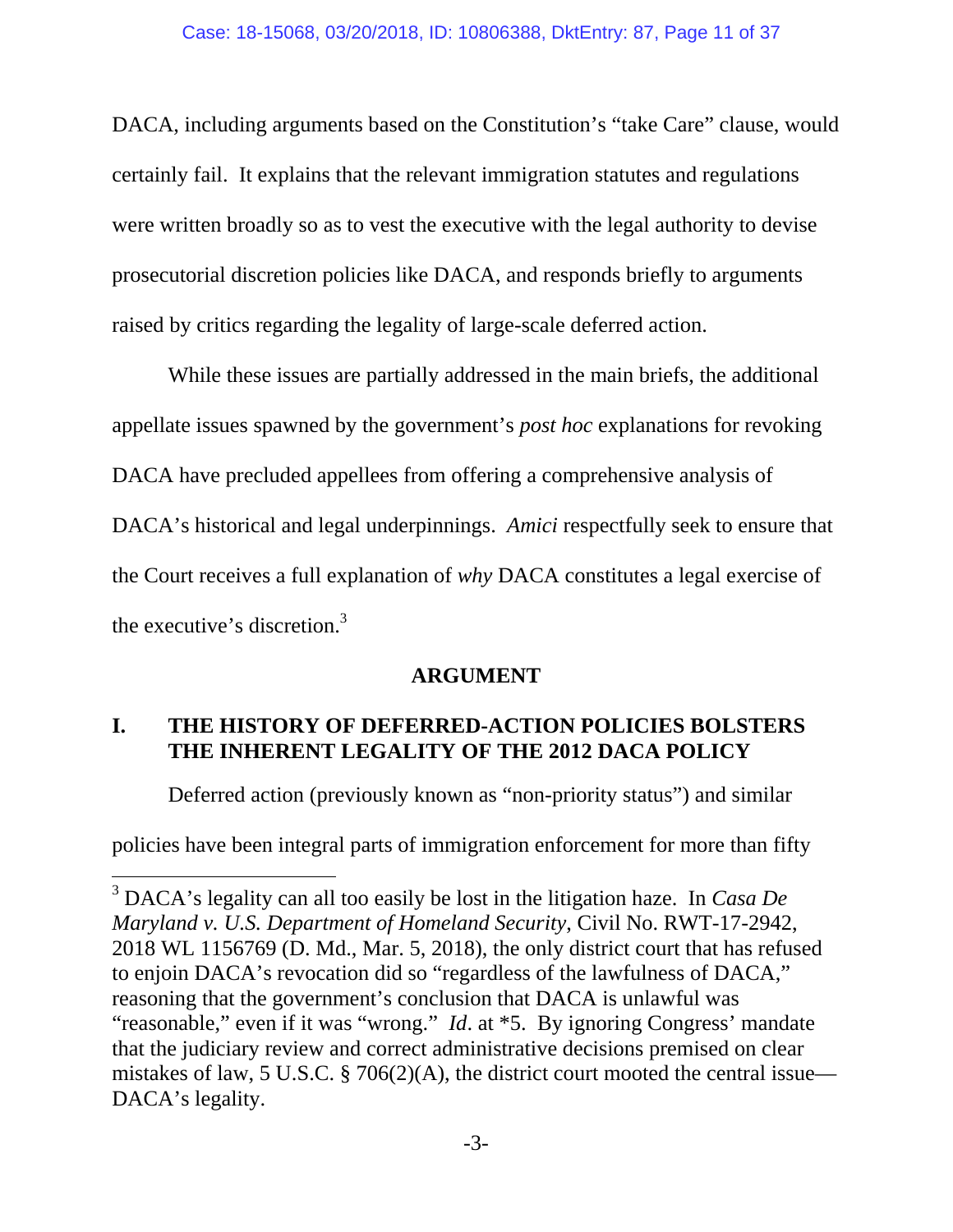years.<sup>4</sup> Since 1960, the Immigration and Naturalization Service ("INS") and its successor, DHS, have adopted at least twenty policies reflecting the use of prosecutorial discretion with respect to large, defined categories of undocumented immigrants.<sup>5</sup> INS published its first deferred-action guidance in an "Operations" Instruction" more than 40 years ago, and such policies have thereafter been memorialized in numerous agency guidance documents.<sup>6</sup>

<sup>4</sup> *Amici* have tracked and catalogued these historical policies. *See, e.g.*, *Hearing Before H. Comm. on the Judiciary*, 114th Cong. 69 (2015) (written testimony of Stephen H. Legomsky, The John S. Lehmann University Professor, Washington University School of Law) (hereinafter "Legomsky Written Testimony"); Shoba Sivaprasad Wadhia, BEYOND DEPORTATION: THE ROLE OF PROSECUTORIAL DISCRETION ch. 4 (2015); Wadhia, *In Defense of Deferred Action and the DREAM Act*, 91 TEXAS L. REV. 59 (2013); Wadhia, *The Role of Prosecutorial Discretion in Immigration Law*, 9 CONN. PUB. INTEREST L.J. 243 (2010); *see also* Leon Wildes, *The Nonpriority Program of the Immigration and Naturalization Service Goes Public: The Litigative Use of the Freedom of Information Act*, 14 SAN DIEGO L. REV. 42 (1976).

<sup>5</sup> *See* Brief for the United States at 48, *United States v. Texas*, 136 S. Ct. 2271 (2016) (No. 15-674) (Mar. 1, 2016).

<sup>6</sup> *See* Immigration and Naturalization Service, Operations Instructions, O.I. § 103.1(a)(1)(ii); Sam Bernsen, Gen. Counsel of INS, *Legal Opinion Regarding Service Exercise of Prosecutorial Discretion* (July 15, 1976),

https://www.ice.gov/doclib/foia/prosecutorial-discretion/service-exercise-pd.pdf; Doris Meissner, Comm'r of INS, *Exercising Prosecutorial Discretion* (Nov. 17, 2000); John Morton, Dir., U.S. Immigration & Customs Enforcement, Policy No. 10075.1, *Exercising Prosecutorial Discretion Consistent with the Civil Immigration Enforcement Priorities of the Agency for the Apprehension, Detention, and Removal of Aliens* (June 17, 2011),

https://www.ice.gov/doclib/secure-communities/pdf/prosecutorial-discretionmemo.pdf.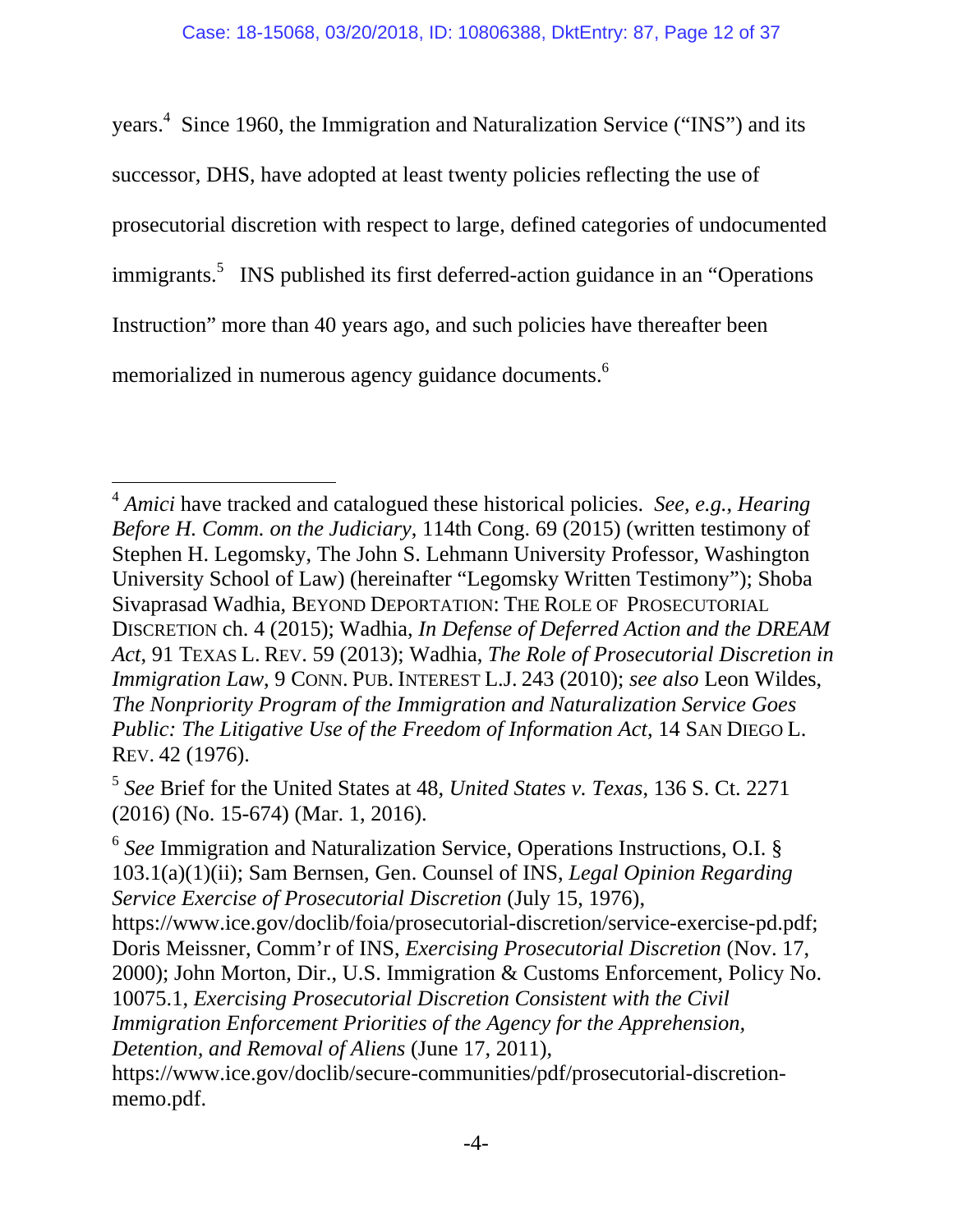Deferred-action policies have been issued by administrations led by both major parties. Ronald Reagan and George H.W. Bush, for instance, sought to defer deportations of approximately 1.5 million non-citizen spouses and children of immigrants (expected at the time to affect 40% of the undocumented immigrant population) under the Immigration Reform and Control Act (IRCA) of 1986.<sup>7</sup> Under Bill Clinton, the INS established a deferred-action program for survivors of abuse by U.S.-citizen spouses. <sup>8</sup> George W. Bush's administration instituted a deferred-action policy for foreign students affected by Hurricane Katrina.<sup>9</sup> In 2009, the Obama administration implemented deferred action for widows and widowers whose visa applications had not been adjudicated when their U.S.-citizen spouses died. $10$ 

The use of deferred action as an enforcement tool is not only long-standing; it is now firmly entrenched in the constitutional, statutory, and regulatory

<sup>7</sup> *See* Gene McNary, Comm'r of INS, *Family Fairness: Guidelines for Voluntary Departure Under 8 CFR 242.5* at 1–2 (Feb. 2, 1990); *see also* Legomsky Written Testimony at 83–85.

<sup>8</sup> *See* Paul W. Virtue, Acting Exec. Assoc. Comm'r of INS, *Supplemental Guidance on Battered Alien Self-Petitioning Process and Related Issues* (May 6, 1997).

<sup>9</sup> *See* Press Release, USCIS, *USCIS Announces Interim Relief for Foreign Students Adversely Impacted by Hurricane Katrina* (Nov. 25, 2005), https://www.uscis.gov/sites/default/files/files/pressrelease/F1Student\_11\_25\_05\_P R.pdf.

<sup>10</sup> *See* Donald Neufeld, Acting Assoc. Dir. of USCIS, *Guidance Regarding Surviving Spouses of Deceased U.S. Citizens and Their Children* (Sept. 4, 2009).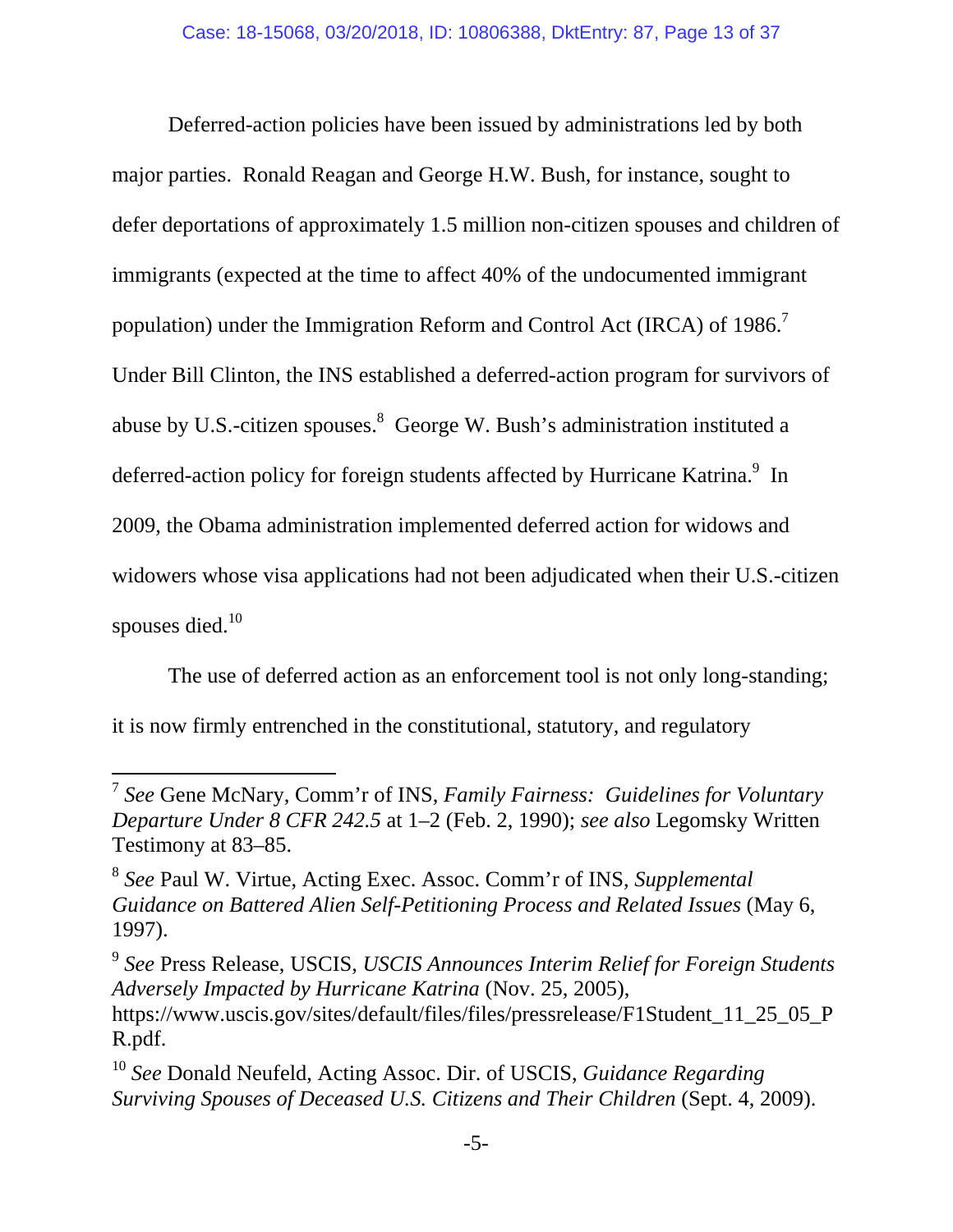framework governing immigration. Congress has effectively delegated to DHS (and INS before that) the power and authority to make prosecutorial discretion decisions.<sup>11</sup> Notably, Congress has used the term "deferred action" in immigration legislation for the past several decades, including in Section 237(d)(2) of the Immigration and Nationality Act (INA) (codified at 8 U.S.C. § 1227(d)(2)), which provides that the denial of a request for an administrative stay of an order of removal "shall not preclude the alien from applying for . . . deferred action," and in Section 1503(d)(3) of the Victims of Trafficking and Violence Protection Act of 2000, Pub. L. No. 106-386, 114 Stat. 1464, 1522 (codified at 8 U.S.C. §  $1154(a)(1)(D)(i)(II)$ , (IV)), which makes certain covered immigrants "eligible for deferred action and work authorization." Reflecting the degree to which Congress acknowledges the executive's long-standing power to employ deferred-action policies, Congress has on several occasions openly faulted the executive for not using the discretion Congress gave it under the immigration laws.<sup>12</sup>

<sup>&</sup>lt;sup>11</sup> See 8 U.S.C. § 1103(a)(1) (charging the Secretary "with the administration and enforcement of this chapter and all other laws relating to the immigration and naturalization of aliens").

<sup>&</sup>lt;sup>12</sup> *See, e.g.*, Letter from Members of Congress to Janet Reno, Attorney General, Department of Justice, on Guidelines for Use of Prosecutorial Discretion in Removal Proceedings (Nov. 4, 1999),

http://www.ice.gov/doclib/foia/prosecutorial-discretion/991104congress-letter.pdf; Statements by Congressman Barney Frank, Symposium, *Transcript of Panel Presentation on Immigration & Criminal Law Hosted by the Association of the Bar of the City of New York*, 4 N.Y. CITY L. REV. 9, 29–36 (2001) (criticizing the INS for not exercising prosecutorial discretion in its removal decisions in the wake of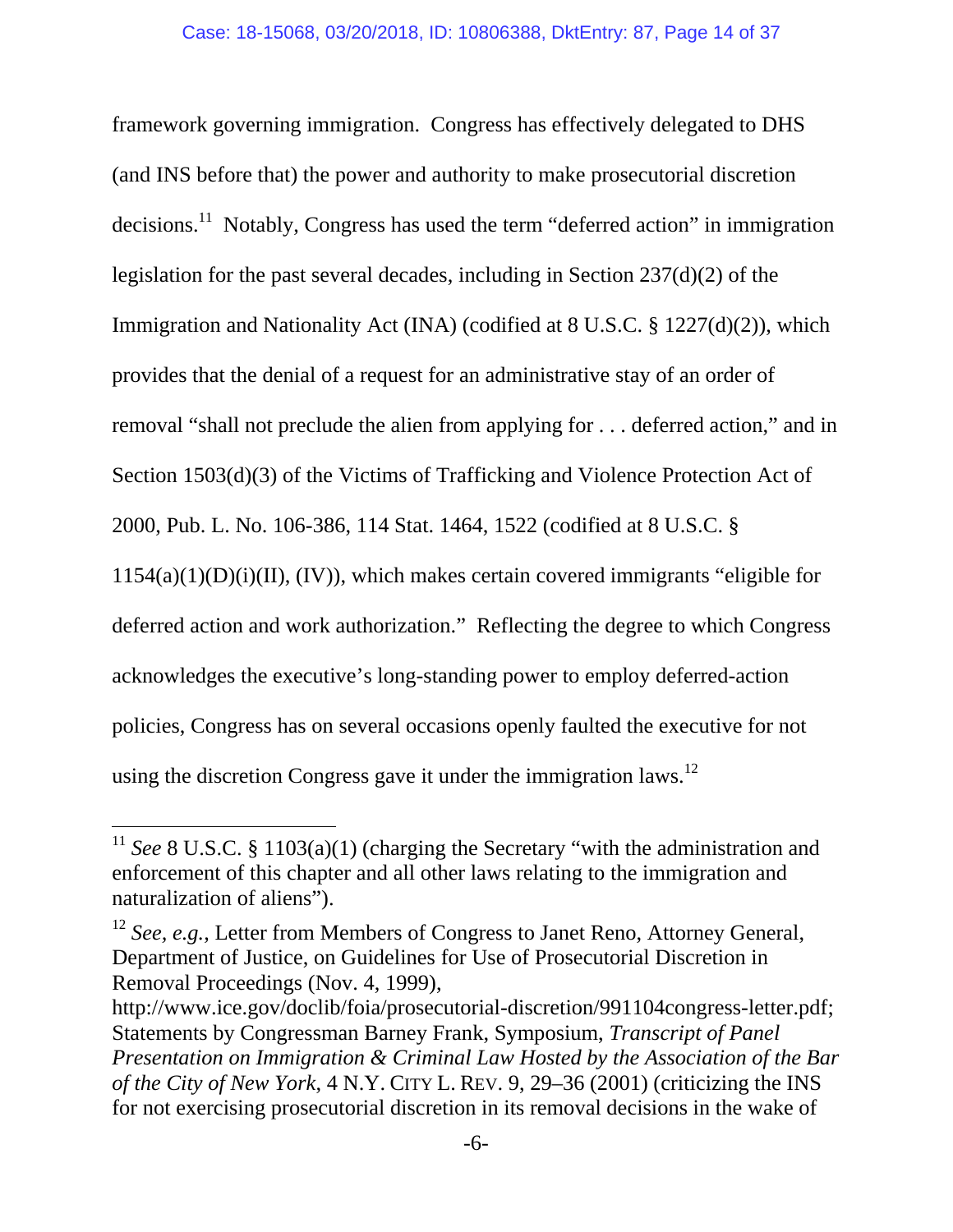The long-accepted use of deferred action as an enforcement tool is also embedded in INA's implementing regulations. For example, regulations in place since 1981 have recognized deferred action as "an act of administrative convenience to the government which gives some cases lower priority" and direct undocumented immigrants "who ha[ve] been granted deferred action" to apply for employment authorization upon a showing of "economic necessity." 8 C.F.R. § 274a.12(c)(14). Thousands of deferred-action recipients have applied for and received employment authorization pursuant to this regulation.<sup>13</sup> Thus, as the Office of Legal Counsel recognized in 2014, "Congress has long been aware of the practice of granting deferred action, including in its categorical variety" and "has enacted several pieces of legislation that have either assumed that deferred action would be available in certain circumstances, or expressly directed that deferred action be extended to certain categories of aliens."14 DACA, therefore, is not a deviation, let alone a radical departure from immigration-related statutes, regulations, or discretionary immigration practices of previous administrations.

Congress' passage of the Illegal Immigration Reform and Immigrant Responsibility Act of 1996).

<sup>13</sup> *See, e.g.*, Legomsky Written Testimony at 76–78; Shoba Sivaprasad Wadhia, *Demystifying Employment Authorization and Prosecutorial Discretion in Immigration Cases*, 6 COLUM. J. RACE & LAW 1 (2016).

<u> 1989 - Johann Stoff, amerikansk politiker (d. 1989)</u>

14 Office of Legal Counsel, U.S. Dept. of Justice, *The Department of Homeland Security's Authority to Prioritize Removal of Certain Aliens Unlawfully Present in the United States and to Defer Removal of Others* at 18 (Nov. 19, 2014).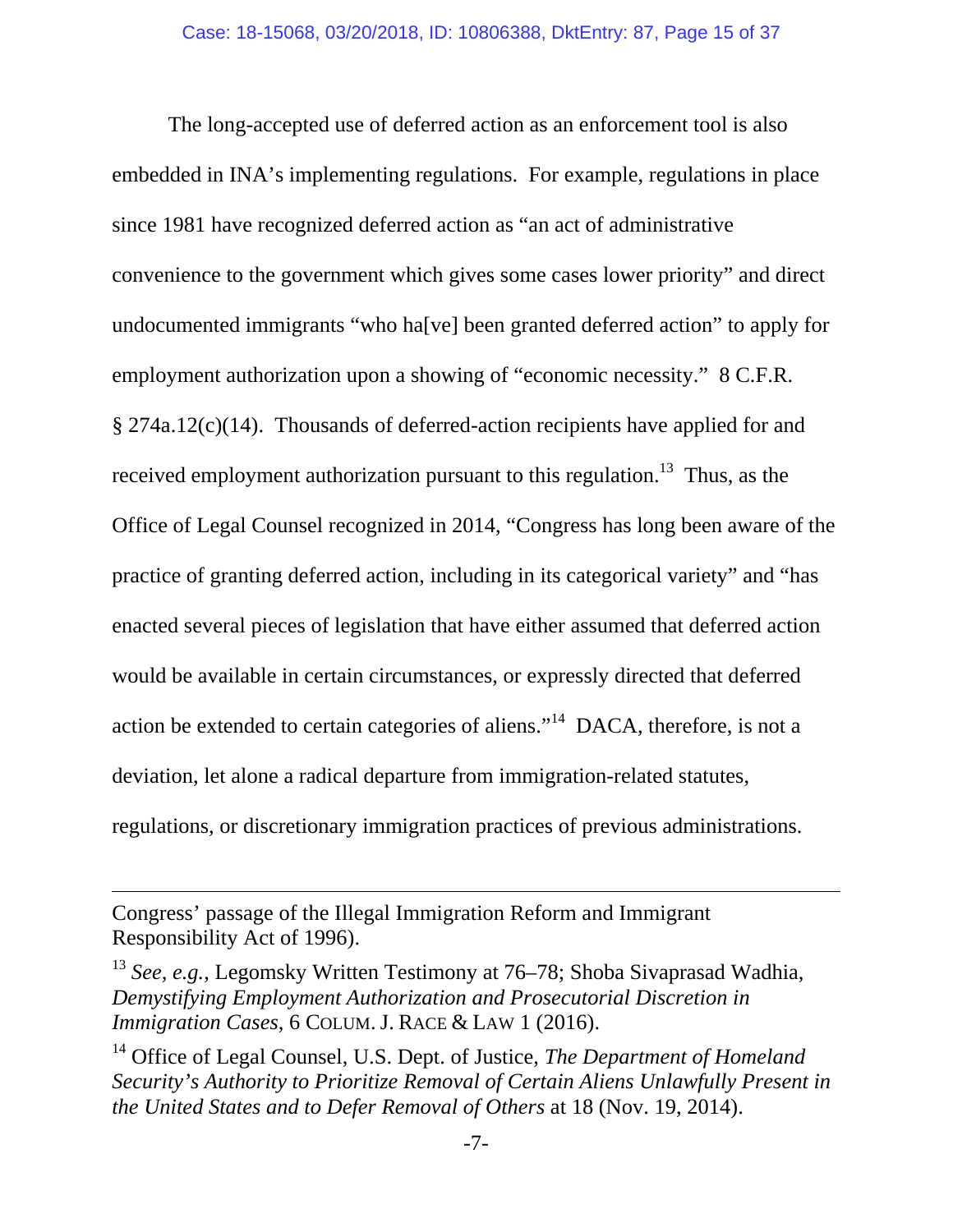To the contrary, and as the government admits, DACA has "deep historical roots."<sup>15</sup>

Prior to DACA's issuance, no case had ever been brought challenging the executive's consistent use of deferred action for many decades. Over this same lengthy period, the courts repeatedly confirmed the executive's lawful right and need to employ prosecutorial discretion policies in various contexts, including immigration. *See, e.g*., *Heckler v. Chaney*, 470 U.S. 821, 831 (1985) ("This Court has recognized on several occasions over many years that an agency's decision not to prosecute or enforce, whether through civil or criminal process, is a decision generally committed to an agency's absolute discretion"); *cf. United States ex rel. Knauff v. Shaughnessy*, 338 U.S. 537, 543 (1950) (describing immigration as a "field where flexibility and the adaptation of the congressional policy to infinitely variable conditions constitute the essence of the program"). The Supreme Court recently re-affirmed that "[a] principal feature of the removal system is the broad discretion exercised by immigration officials." *Arizona v. United States*, 567 U.S. 387, 396 (2012). Moreover, at least one Circuit has recognized that *DACA itself* constitutes an authorized exercise of such discretion. *See Arpaio v. Obama*, 797 F. 3d 11, 16 (D.C. Cir. 2015) ("With enforcement responsibility comes the latitude that all executive branch agencies enjoy to exercise enforcement discretion . . . .

<sup>15</sup> Brief for the United States at 16, *United States v. Texas*, 136 S. Ct. 2271 (2016) (No. 15-674) (Mar. 1, 2016).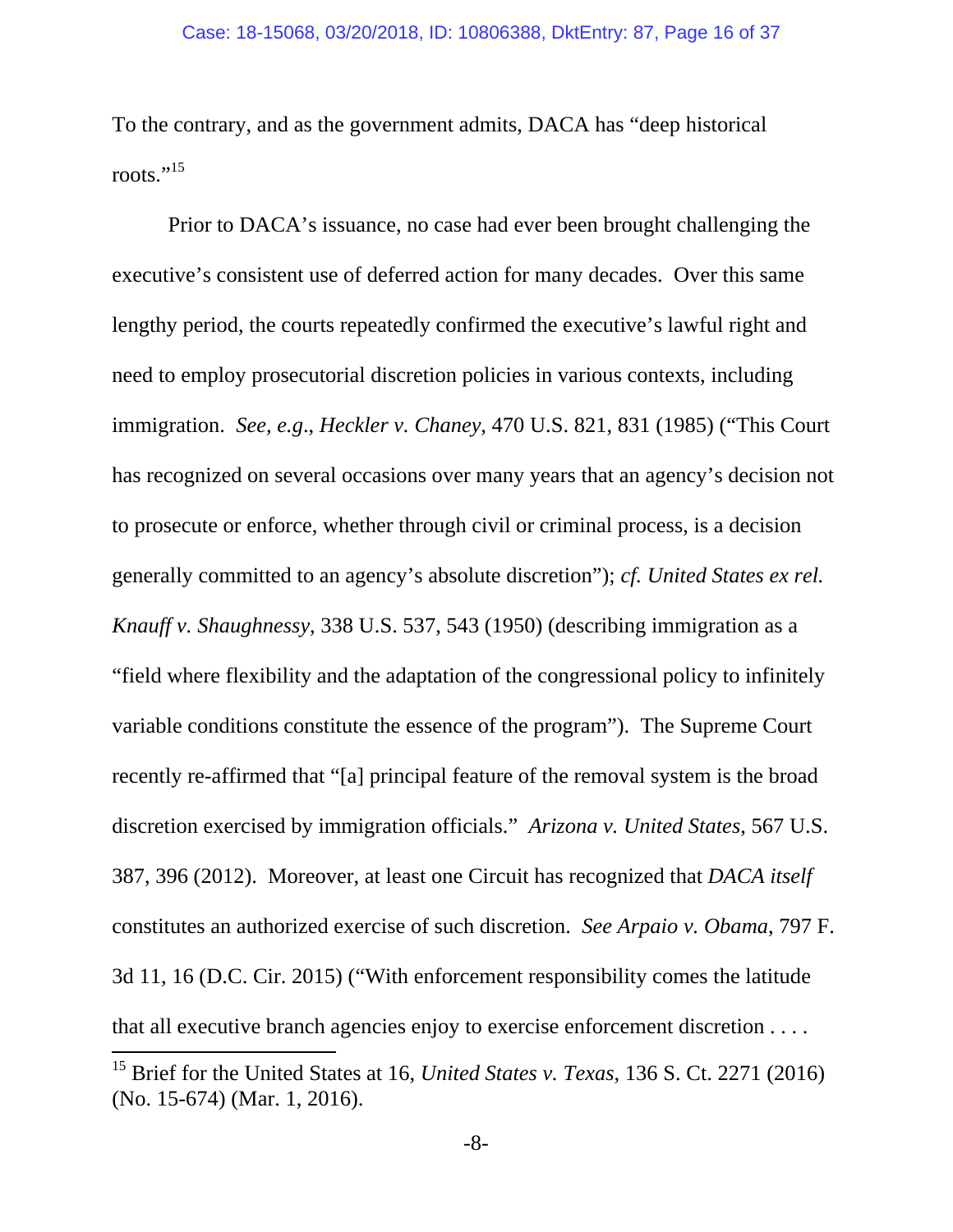Whether to initiate removal proceedings and whether to grant relief from deportation are among the discretionary decisions the immigration laws assign to the executive.").

### **II. IMPLEMENTATION OF THE 2012 DACA POLICY IS WELL WITHIN THE EXECUTIVE'S POWER**

Executive action is subject to review and reversal if it is "not in accordance with law." 5 U.S.C. § 706(2)(A). Actions based on clearly incorrect views of the law are considered "arbitrary and capricious," and thus an improper exercise of agency authority. *See Safe Air for Everyone v. EPA*, 488 F.3d 1088, 1101 (9th Cir. 2007). The district court's preliminary injunction is based, in part, on its finding that DHS's decision to revoke DACA was "not in accordance with law," and therefore arbitrary and capricious when made, because it was premised on the Acting Secretary's finding that DACA is both unconstitutional and otherwise unlawful. This conclusion is inconsistent not only with the historical acceptance of the executive's power to use deferred-action policies on a categorical basis, but also with the statutory framework and legal precedent approving the executive's right to issue such policies.

### **A. DACA Is Clearly Constitutional**

DHS made a clear mistake of law when it premised its revocation decision on the view that DACA is unconstitutional. The main constitutional challenge to date is that because the President must "take Care that the Laws be faithfully

-9-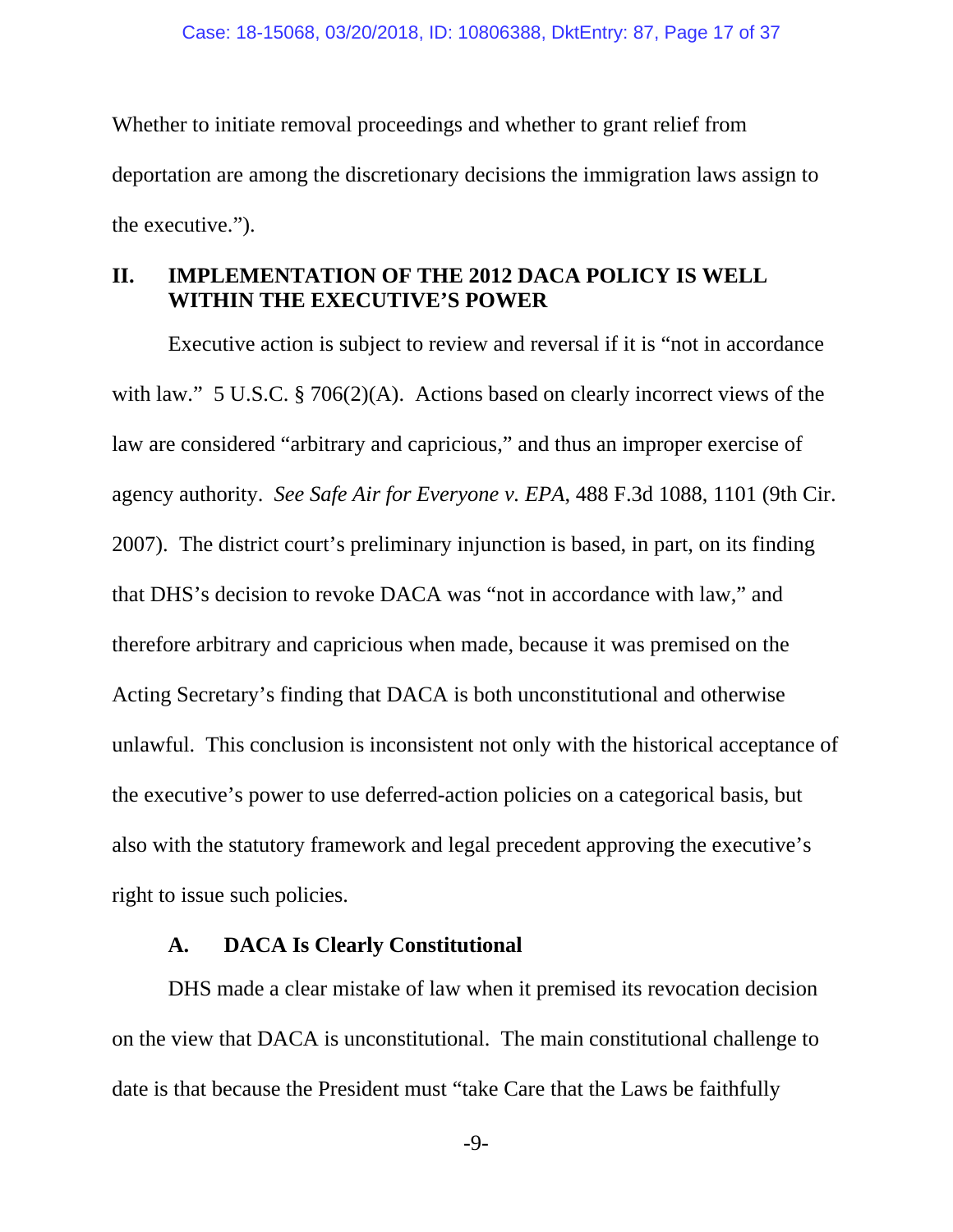executed," U.S. CONST. art. II, § 3, his willingness to temporarily defer pursuit and deportation of successful DACA applicants constitutes a failure to "execute" the immigration laws. The Supreme Court has never struck down a deferred-action policy based on the "take Care" clause.16 It would be irrational to do so given the wide historical and current latitude afforded the exercise of discretion in immigration enforcement, *see Arizona*, 567 U.S. at 396, especially since constitutional challenges are highly disfavored in the immigration arena.<sup>17</sup>

In addition, a constitutional challenge to a deferred-action policy such as DACA cannot succeed given that the law *requires* the President, as "prosecutor-inchief" for the immigration enforcement system, to make the hard choices necessary to properly "administer systematic enforcement in the huge gap between the unauthorized population of over eleven million and the annual enforcement

<sup>16</sup> *See* Kate Manuel & Tom Garvey, Cong. Research Serv., *Prosecutorial Discretion in Immigration Enforcement* at 17 (Dec. 27, 2013), https://fas.org/sgp/crs/misc/R42924.pdf.

<sup>17</sup> *See* Stephen Legomsky, *Immigration Law and the Principle of Plenary Congressional Power*, 1984 SUPREME COURT REV. 255, 285 ("[T]he Court perceives the judicial role as especially narrow when, as the Court assumes to be the case with immigration, foreign affairs are affected."); Hiroshi Motomura, *Immigration Law After a Century of Plenary Power: Phantom Constitutional Norms and Statutory Interpretation*, 100 YALE L.J. 545, 547 (2000) ("Courts should only rarely, if ever, and in limited fashion, entertain constitutional challenges to decisions about which aliens should be admitted or expelled.").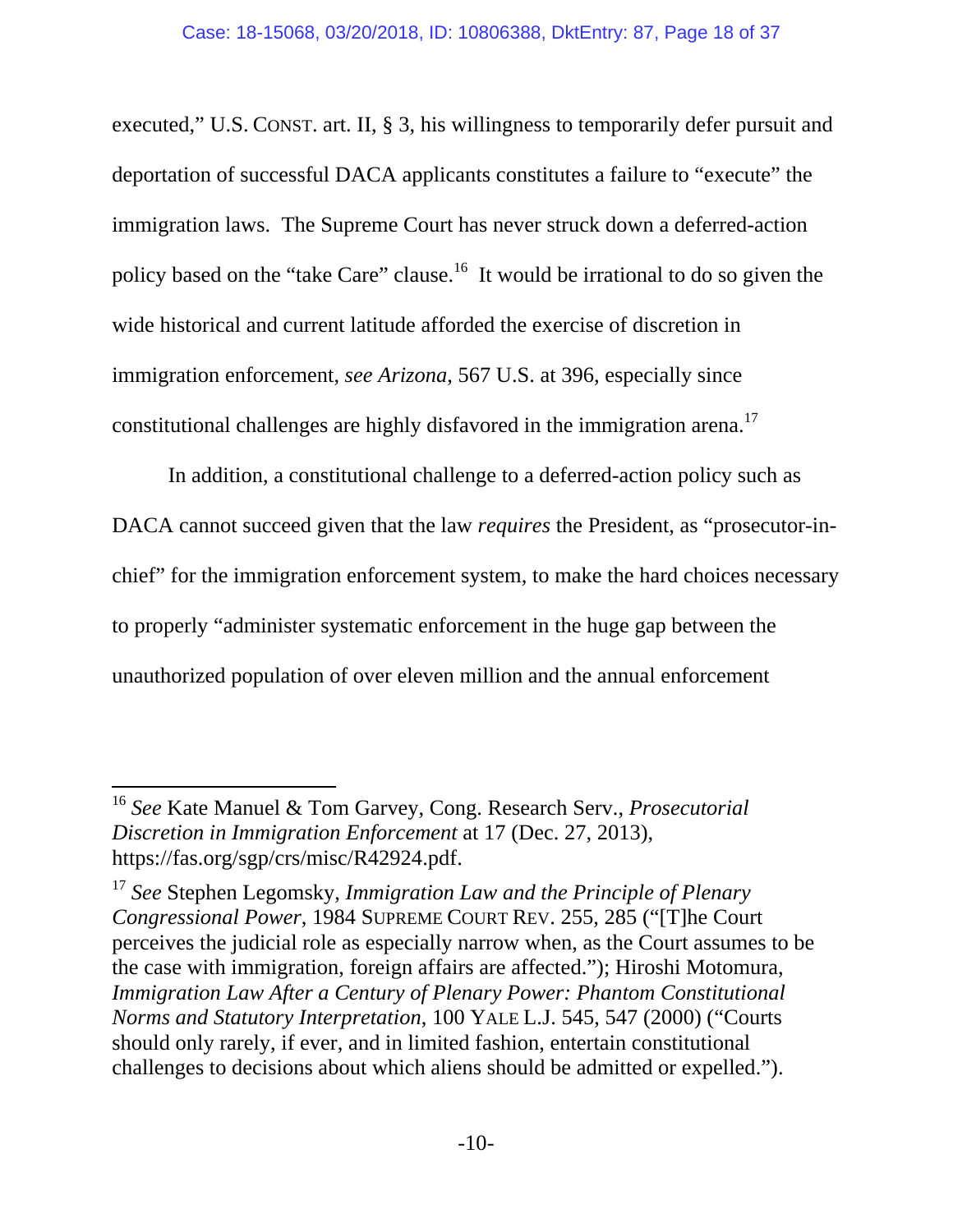capacity of [a small percentage] of that figure."18 The President's "faithful execution of the immigration laws" therefore "includes prioritizing the deportable population in a cost-effective and conscientious manner and providing benefits to the deportable citizens when they qualify" under other laws.<sup>19</sup> Critically, as "[p]art of taking care faithfully to execute the immigration laws," the executive is not only obligated to adopt "an enforcement system that maximizes predictability and uniformity," *but also* fashion one that "minimizes discrimination."<sup>20</sup>

Maximizing predictability and uniformity and minimizing discrimination are precisely what DACA accomplishes. It publicizes application criteria that reduce the likelihood of discrimination or enforcement without accountability, including by DHS personnel. The need to formalize and centrally supervise the process of exercising prosecutorial discretion was especially pressing in light of significant resistance within Immigration and Customs Enforcement (ICE) to the prosecutorial discretion guidelines issued by then-Director John Morton in June 2011. DACA makes only those persons whose applications are actually granted eligible for

<sup>18</sup> Hiroshi Motomura, *The President's Dilemma: Executive Authority, Enforcement, and the Rule of Law in Immigration Law*, 55 WASHBURN L.J. 1, 28 (2015) (hereinafter "*President's Dilemma*").

<sup>&</sup>lt;sup>19</sup> Shoba Sivaprasad Wadhia, BEYOND DEPORTATION: THE ROLE OF PROSECUTORIAL DISCRETION IN IMMIGRATION CASES 107 (NYU Press 2015); *see also* Wadhia, *In Defense of DACA, Deferred Action, and the DREAM Act*, 91 TEX. L.R. 59, 62–63 (2013).

<sup>20</sup> Motomura, *President's Dilemma*, at 28.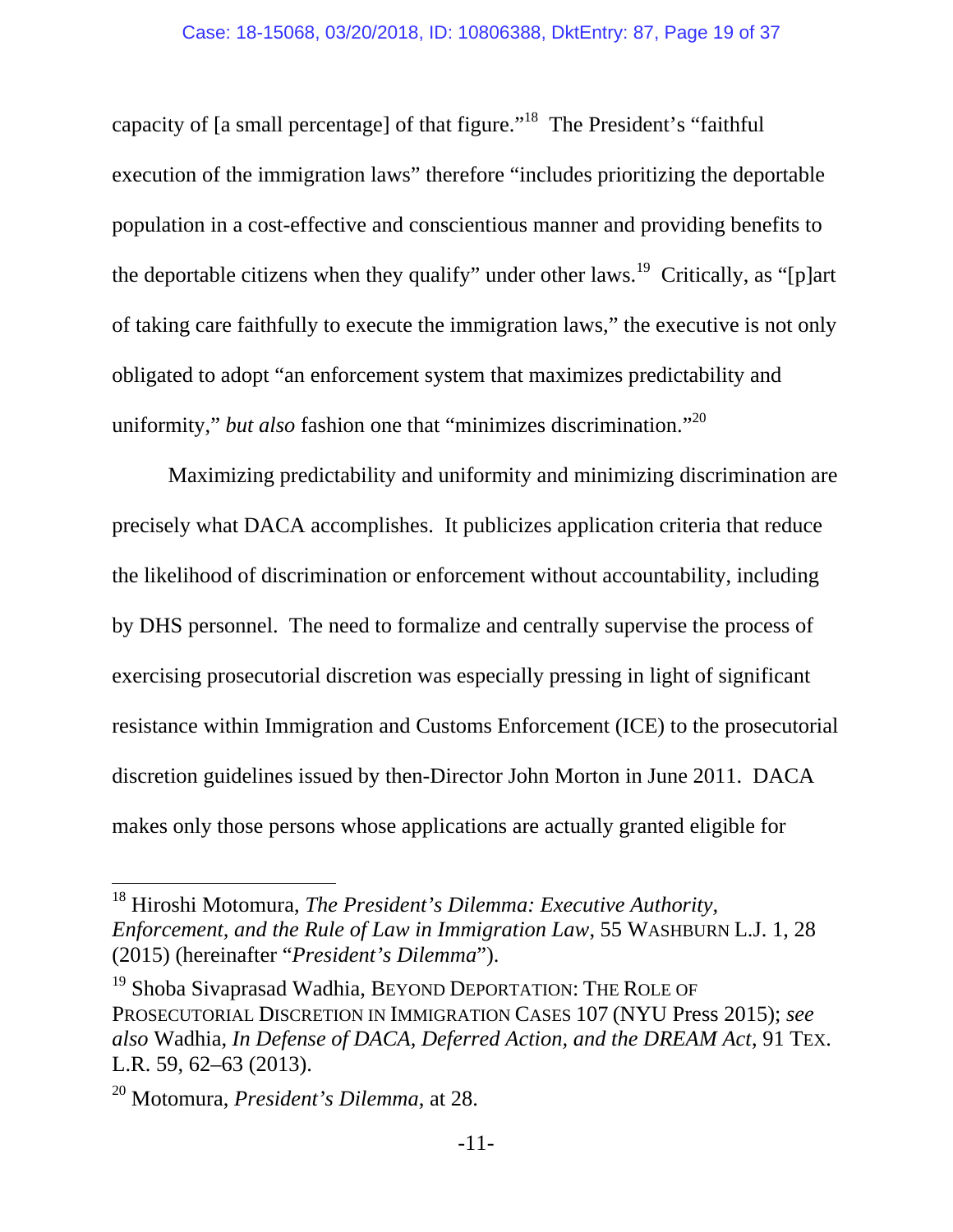#### Case: 18-15068, 03/20/2018, ID: 10806388, DktEntry: 87, Page 20 of 37

benefits allowed by other statutes; and it maintains individualized discretion in all cases so that no particular deferral jeopardizes any legitimate removal priorities, thereby efficiently satisfying the executive's obligation to enforce *all* laws. This is exactly what the Constitution requires.

In light of the Acting Secretary's official legal reasons for revoking DACA, it is surprising that the government's brief makes absolutely no effort to demonstrate that DACA is unconstitutional. The government's abandoned argument is consistent with the administrative record, which lacks any legal support for DHS's determination. This is not surprising. Like the district court here, no court has approved a constitutional challenge to DACA or suggested that such a challenge would succeed. *See Arpaio v. Obama*, 27 F. Supp. 3d 185, 209– 10 (D.D.C. 2014), *aff'd on other grounds*, 797 F.3d 11 (D.C. Cir. 2015) (rejecting constitutional attack on DACA); *Crane v. Johnson*, 783 F.3d 244, 251–55 (5th Cir. 2015) (dismissing on standing grounds plaintiff's claim that DACA is unconstitutional). In fact, the lone case on which the Acting Secretary relied to find DACA unconstitutional *never reached the issue*. *Texas v. United States*, 809 F.3d 134, 178–86 (5th Cir. 2015), *aff'd per curiam by an equally divided panel*, *United States v. Texas, 136 S. Ct. 2271 (2016) (hereinafter "<i>Texas II*").<sup>21</sup>

<sup>21</sup> The *Arpaio* and *Texas II* plaintiffs also asserted challenges based on versions of the "non-delegation" doctrine. The *Arpaio* district court rejected this argument. *See* 27 F. Supp. 3d at 209–10 (explaining that DACA's "meaningful case-by-case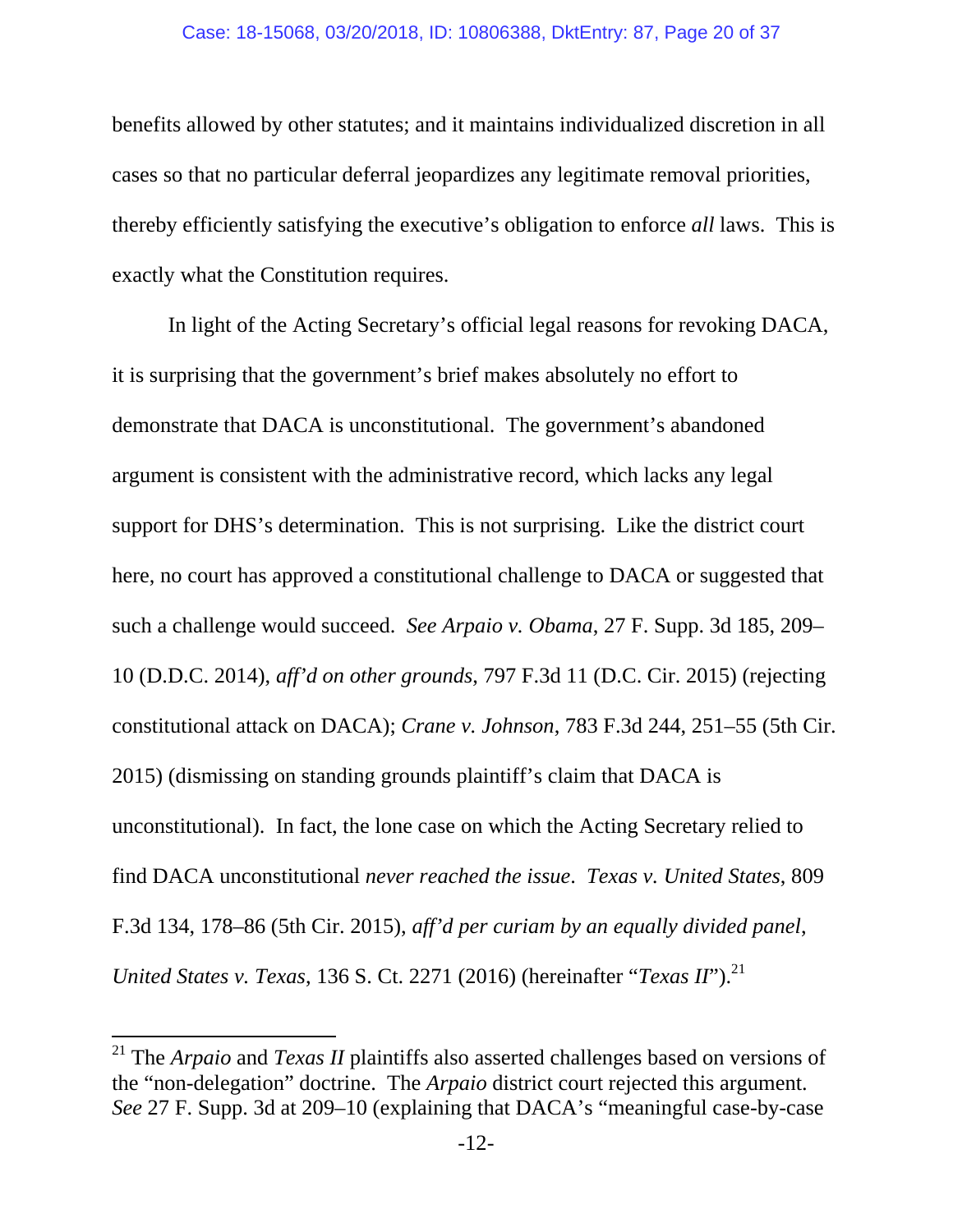## **B. DACA's Issuance Was Otherwise Lawful**

## **1. The Executive Branch Is Vested with the Legal Authority to Devise Prosecutorial Discretion Policies like DACA**

As discussed above, "[p]rosecutorial discretion is a long-established, and unavoidable, practice in every area of law enforcement today, both civil and criminal."<sup>22</sup> When an enforcement agency has the resources to pursue only a small fraction of those who may be violating the law, it must make choices. In the immigration context, Congress gives the executive only enough funding to pursue a tiny portion of the undocumented population.<sup>23</sup> There are approximately 11 million undocumented immigrants living in the United States, yet Congress appropriates funds that allow executive agencies to remove only 400,000 per

review" prevented the "large class-based program" from being "push[ed] . . . over the line from the faithful execution of the law to the unconstitutional rewriting of the law). And the *Texas II* district court did not reach the issue. *See Texas v. United States*, 86 F. Supp. 3d 591, 645–46, 677 (S.D. Tex. 2015). It would be entirely unreasonable for anyone reviewing DACA to believe that the nondelegation doctrine could apply here, given the Supreme Court's most recent pronouncement on the doctrine in modern society: "Congress simply cannot do its job absent an ability to delegate power under broad general directives. Accordingly, this Court has deemed it constitutionally sufficient if Congress clearly delineates the general policy, the public agency which is to apply it, and the boundaries of this delegated authority." *Mistretta v. United States*, 488 U.S. 361, 372–73 (1989) (internal citations and quotation marks omitted). DACA easily meets this test.

<u> 1989 - Johann Stein, marwolaethau a gweledydd a ganlad y ganlad y ganlad y ganlad y ganlad y ganlad y ganlad</u>

 $^{22}$  Legomsky Written Testimony at 63.

<sup>23</sup> *See, e.g.*, Consolidated Appropriations Act 2017, Pub. L. 115-31, Div. F, title II, 131 Stat. 135, 406 (2017); Consolidated Appropriations Act 2016, Pub. L. 114- 113, Div. F, title II, 129 Stat. 2242, 2495 (2015).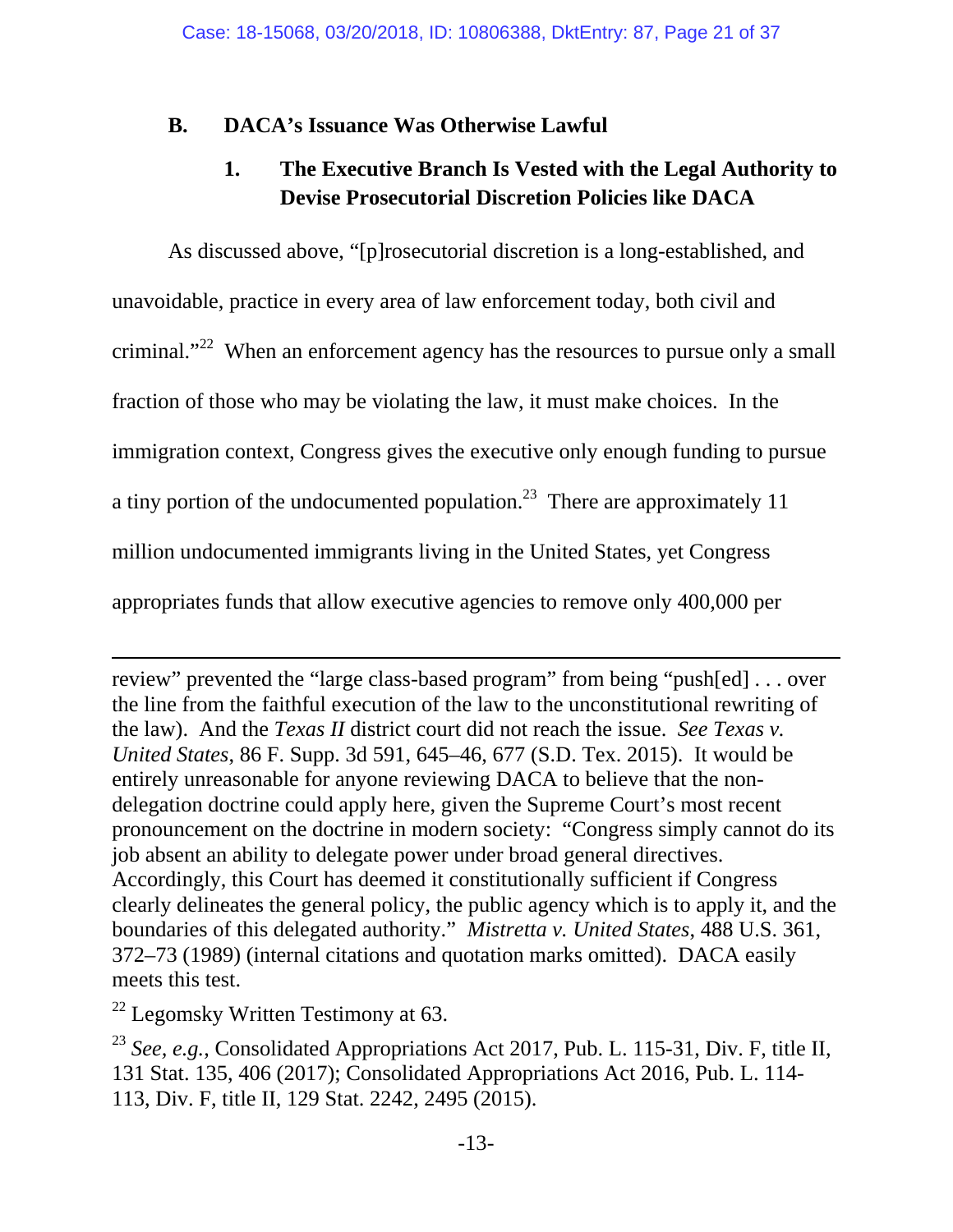year—less than 4% of that population.<sup>24</sup> DHS spends all of the money appropriated to it every year in order to remove this small percentage, and thus it *must* decide within its broad discretion which people are the highest removal priorities—*and which people are not*. 25

Given that this underfunding situation is one of Congress' own making, it cannot possibly be argued that the executive is invading Congress' province when it exercises the prosecutorial discretion embodied by DACA. Because 6 U.S.C. § 202(5) expressly makes DHS "responsible" for "establishing national immigration enforcement policies and priorities," Congress has for all intents and purposes decided that the executive must decide who to defer removing and how to accomplish that deferral. *See also* 8 U.S.C. § 1103(a)(1) (charging the Secretary "with the administration and enforcement of this chapter and all other laws relating to the immigration and naturalization of aliens"). Congress' intent is further

<sup>24</sup> *See* John Morton, Dir., U.S. Immigration & Customs Enforcement, *Civil Immigration Enforcement: Priorities for the Apprehension, Detention, and Removal of Aliens* at 1 (Mar. 2, 2011), http://

www.ice.gov/doclib/news/releases/2011/110302washingtondc.pdf, *superseded by* Jeh Charles Johnson, Sec'y of Homeland Security, *Policies for the Apprehension, Detention, and Removal of Undocumented Immigrants* (Nov. 20, 2014), https://www.dhs.gov/sites/default/files/publications/14\_1120\_memo\_prosecutorial \_discretion.pdf.

<sup>25</sup> *See* Legomsky Written Testimony at 63; Shoba Sivaprasad Wadhia, *The Role of Prosecutorial Discretion in Immigration Law*, 9 CONN. PUB. INT. L.J. 243, 268 (2010) (explaining that a just response to limited federal resources for immigration enforcement is to prioritize the removal of bad actors and, conversely, make the removal of noncitizens with desirable qualities a lower priority).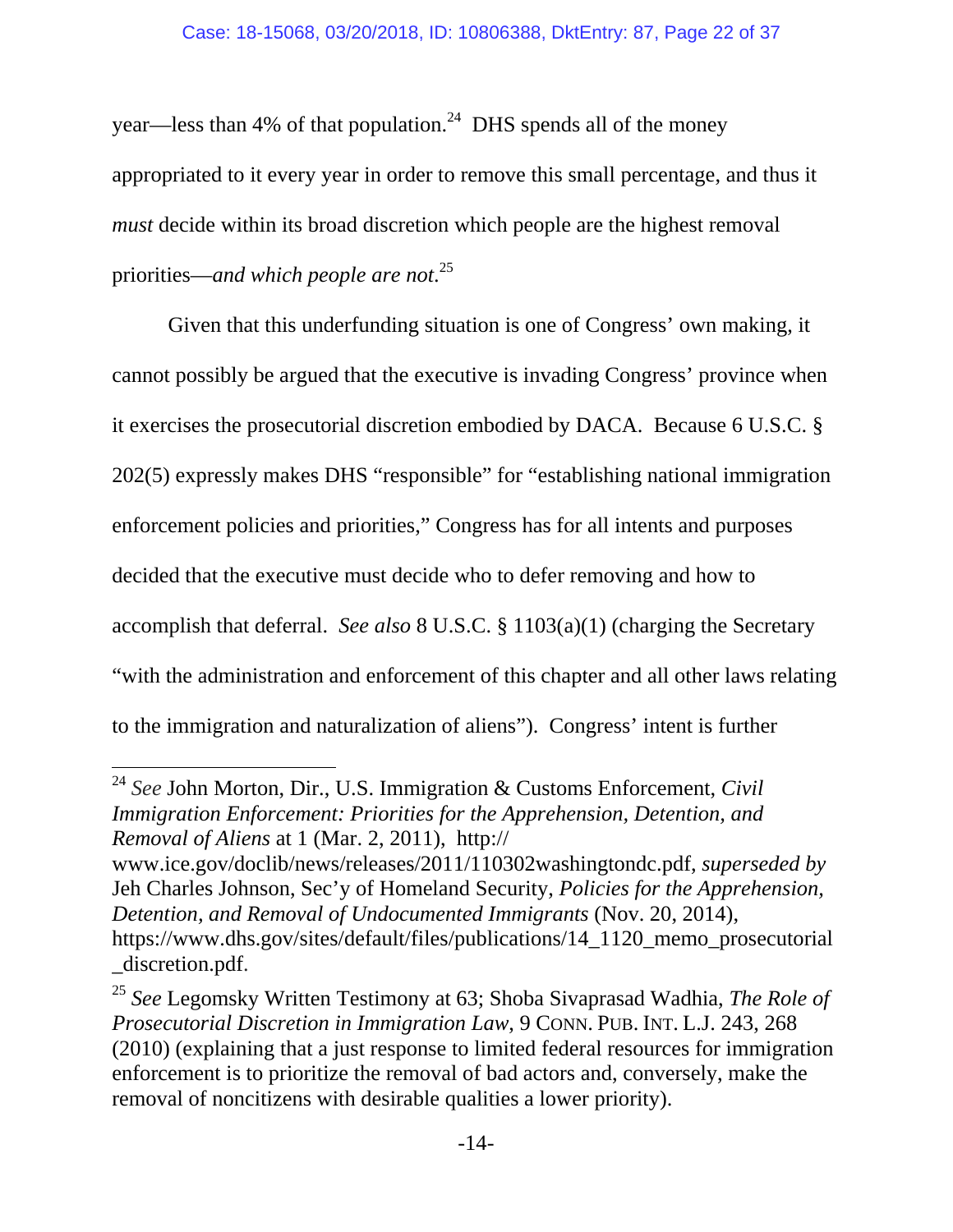confirmed by 8 U.S.C. § 1103(a)(3), which requires the Secretary to, among other things, "issue such instructions; and perform such other acts as he deems necessary for carrying out his authority under the provisions of this Act."26 Indeed, despite numerous amendments to the INA and annual appropriations acts for the agencies responsible for administering and enforcing federal immigration laws, Congress has never curtailed the executive's use of deferred action over the almost 50 years it has been employed.

There is no legal authority that suggests it is unlawful for an agency to provide general criteria to guide the evaluation of individual immigration cases. In fact, the courts have consistently recognized the executive's broad discretion to implement deferred action by announcing general categorical criteria.<sup>27</sup> A series of decisions, including at least one Supreme Court opinion, explicitly recognize deferred action and note Congress' endorsement of its use and administration by

<sup>&</sup>lt;sup>26</sup> *See also* 8 U.S.C. § 1227(d)(2) and 8 U.S.C. § 154(a)(1)(D)(i)(II,IV)). Some have argued that Congress' explicit recognition of deferred action in these provisions indicates that it meant to prohibit deferred action in all other circumstances. It is inconceivable that Congress would abolish virtually an entire administrative practice by vague inference, particularly given that deferred action has been so explicitly and frequently recognized in statutes, regulations, and court decisions. Had Congress intended to take such a radical action, there would surely have been some mention of the issue in the legislative history, if not a record of the ensuing heated debate. This is not the case. *See* Legomsky Written Testimony at 69.

<sup>27</sup> *See, e.g.*, *Pasquini v. Morris*, 700 F.2d 658, 661 (11th Cir. 1983); *Nicholas v. INS*, 590 F.2d 802, 806–807 (9th Cir. 1979); *Reno v. Am.-Arab Anti-Discrimination Comm.*, 525 U.S. 471, 483–84 (1999).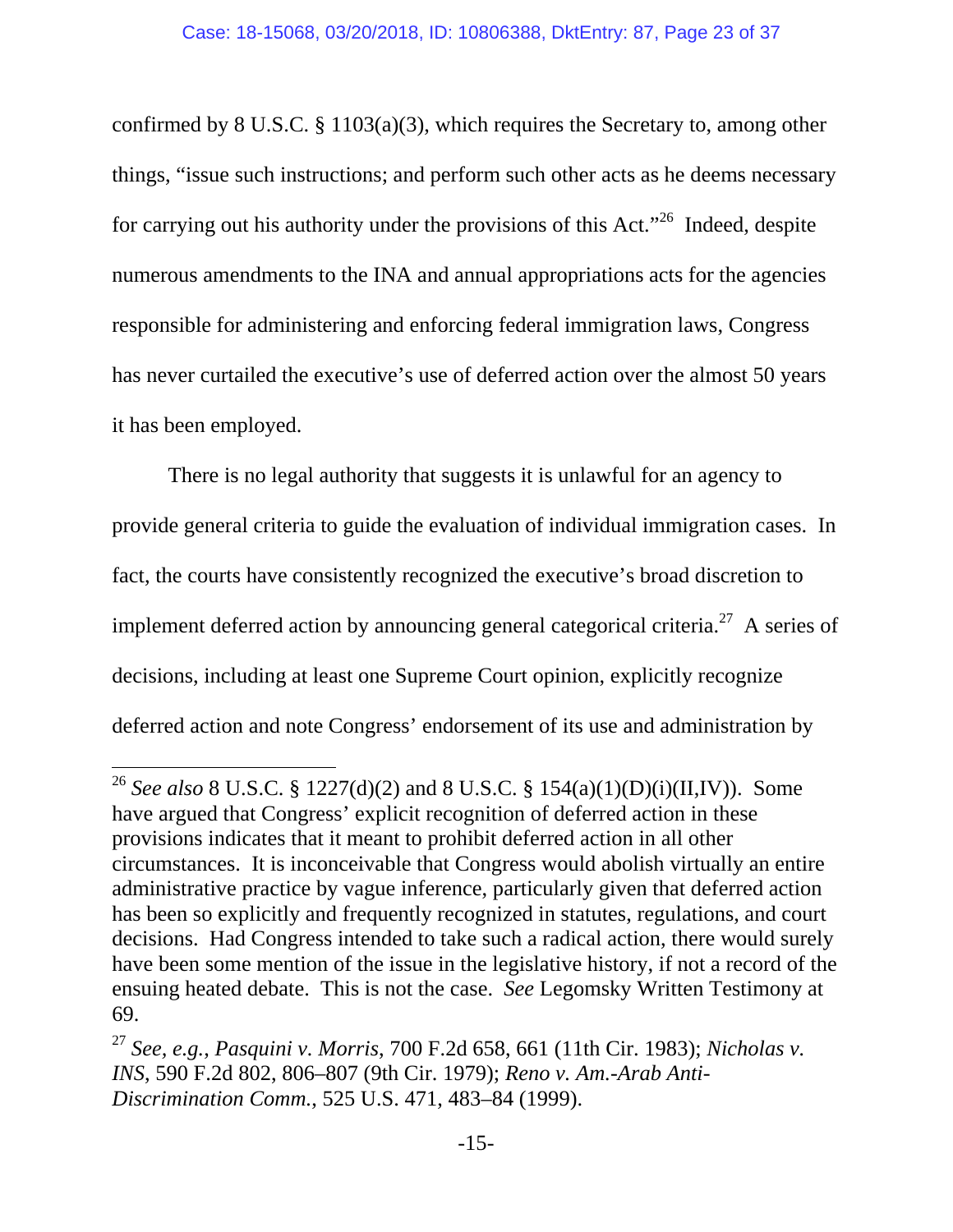the executive.28 Justice Scalia, writing on behalf of eight Supreme Court Justices, described with approval the broad scope of the President's discretion to grant deferred action: "at the time IIRIRA was enacted the INS had been engaging in a regular practice (which had come to be known as 'deferred action') of exercising that discretion for humanitarian reasons or simply for its own convenience." *Reno v. Am.-Arab Anti-Discrimination Comm.*, 525 U.S. 471, 483–84 (1999).<sup>29</sup>

In short, "[t]he legal authority to exercise prosecutorial discretion comes with the authority—indeed, the obligation—to adopt a system that justifies confidence that decisions will be consistent, predictable, and nondiscriminatory. Designing and implementing such a system may need to rely heavily on categories, even if no applicant who fits into them will receive a DACA approval

<sup>28</sup> *See* Legomsky Written Testimony at 68 (citing, as further examples, *Reno*, 525 U.S. at 483–84; *Mada-Luna v. Fitzpatrick*, 813 F.2d 1006 (9th Cir. 1987); *Romeiro de Silva v. Smith*, 773 F.2d 1021, 1024 (9th Cir. 1985); *Pasquini*, 700 F.2d at 661; *Nicholas*, 590 F.2d at 802; *David v. INS*, 548 F.2d 219, 223 (8th Cir. 1977); *Soon Bok Yoon v. INS*, 538 F.2d 1211, 1213 (5th Cir. 1976); *Vergel v. INS*, 536 F.2d 755 (8th Cir. 1976)).

<sup>&</sup>lt;sup>29</sup> See Legomsky Written Testimony at 68. Professor Legomsky describes at length the decisions of other courts expressing this same view of broad executive branch discretion to grant deferred action, including: *Pasquini*, 700 F.2d at 662 (granting or withholding deferred action "is firmly within the discretion of the INS" and therefore can be granted or withheld "as [the relevant official] sees fit, in accord with the abuse of discretion rule when any of the [then] five determining conditions is present"), and *Soon Bok Yoon*, 538 F.2d at 1213 ("The decision to grant or withhold nonpriority status [the former name for deferred action] therefore lies within the particular discretion of the INS").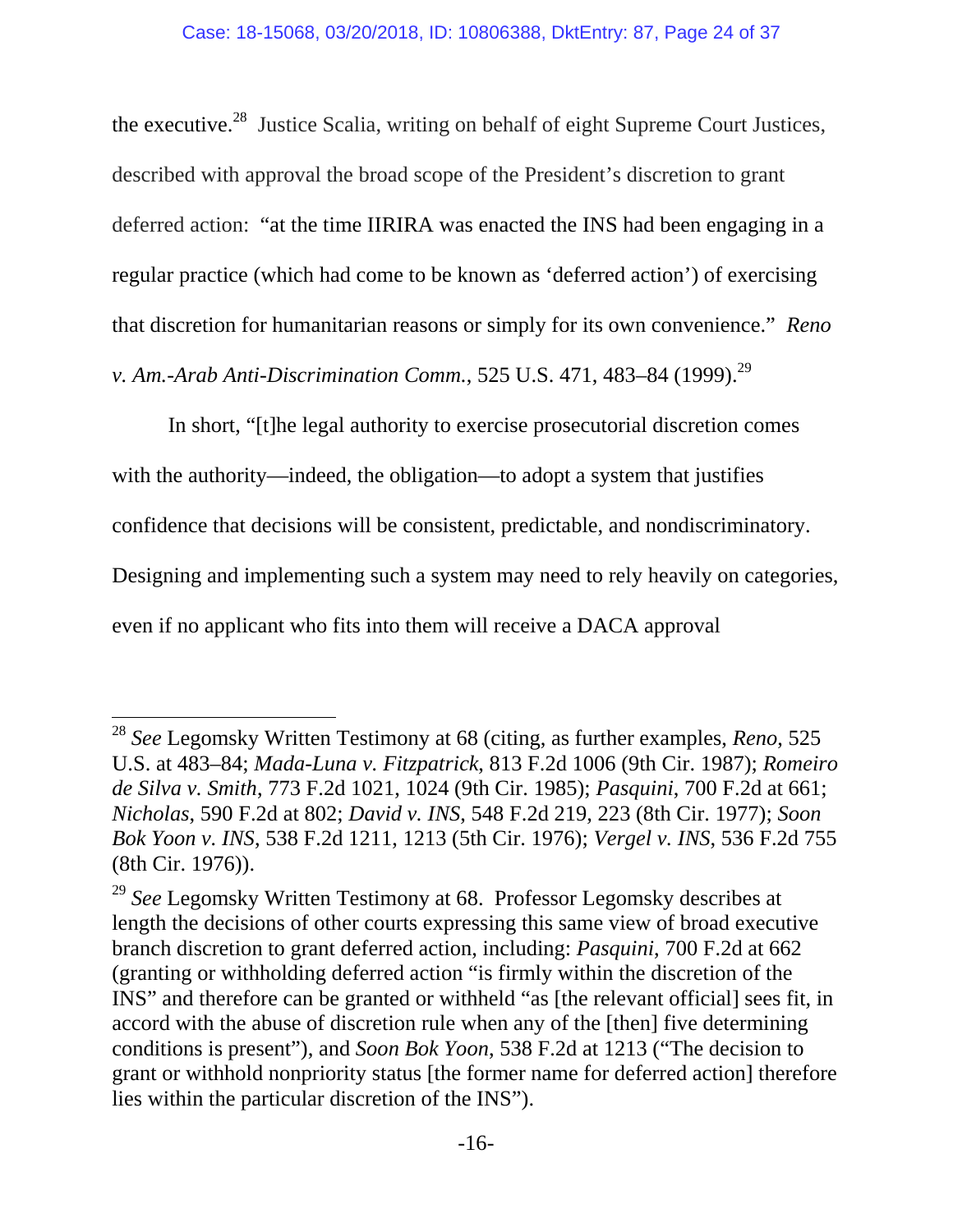automatically. Without such categories, high-level federal officials cannot exercise meaningful supervision."30

## **2. The DACA Policy Does Not Run Afoul of Any Aspect of Immigration-Related Statutes, Regulations, Court Decisions, or Other Policies**

## a. **DHS May Continue to Effectively Exercise Its Discretion as to each DACA Applicant or Recipient**

As Professor Stephen Legomsky has observed, "[p]erhaps the critics' most frequent [anti-DACA] argument . . . is that deferred action is legal when granted on an individual, case-by-case basis but illegal when granted to an entire class."31 This theory appears to arise from the notion that large-scale deferred-action policies involve an "abdication" of the executive's responsibility to enforce the law as written. Even if these critics could point to a statute or regulation that prohibited a group-based discretion policy—and they cannot—the simple fact is that the 2012 DACA Memorandum expressly calls for the individualized, case-bycase, discretionary evaluations on which these critics insist.<sup>32</sup>

DACA's inclusion of case-by-case discretion is not an accident. Then-Secretary Napolitano drafted the DACA policy to explicitly require DHS adjudicators to exercise individualized discretion consistent with the

<sup>30</sup> Motomura, *President's Dilemma*, at 26.

 $31$  Legomsky Written Testimony at 69.

<sup>32</sup> *See id.*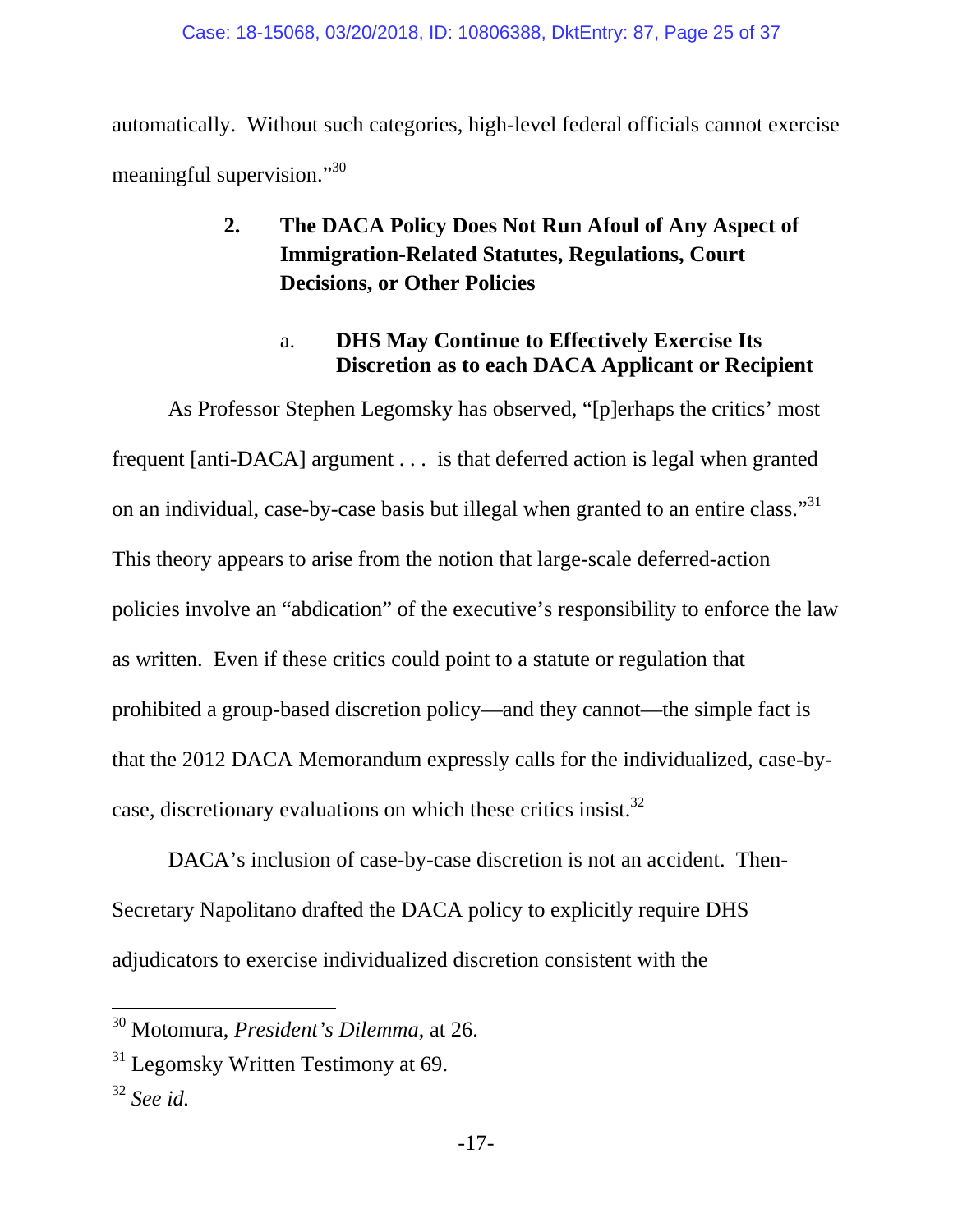administration's stated view that there were not "whole categories that we will, by Executive Fiat, exempt from the current immigration system, as sympathetic as we feel towards them."33 Under DACA, if young people meet certain criteria relating to their residence in the United States, age at arrival, education, and good behavior, they are eligible for an individualized assessment, but the discretionary grant of temporary relief is only a *possible* outcome—it is not guaranteed.<sup>34</sup>

DACA's initial eligibility criteria also explicitly preclude approval of applicants who pose a threat to national security or public safety, which itself requires an exercise of individualized discretion. Whether an applicant endangers the public safety is not simply a matter of looking to see if a box is "checked." Assessing the likelihood that an individual may cause harm, and the severity of that harm, necessitates the use of subjective judgment. The same is true when deciding whether an applicant is a threat to national security.<sup>35</sup> Courts have found that similar determinations of "exceptional and extremely unusual hardship," a statutory prerequisite for cancellation of removal, are discretionary and therefore

<sup>33</sup> Elise Foley, *Officials Refuse to Budge on Deportation of Students, Families*, The Huffington Post (June 1, 2011),

http://www.huffingtonpost.com\2011\04\01\obama–administration– refu\_1\_in\_843729.html.

<sup>&</sup>lt;sup>34</sup> Indeed, Professor Chacón has documented thoroughly the extensive social and legal costs to DACA recipients from living in a state of "liminal legality." *See* Jennifer M. Chacón, Producing Liminal Legality, 92 DENVER L. R. 709, 727 (2015).

<sup>&</sup>lt;sup>35</sup> *See* Legomsky Written Testimony at 73.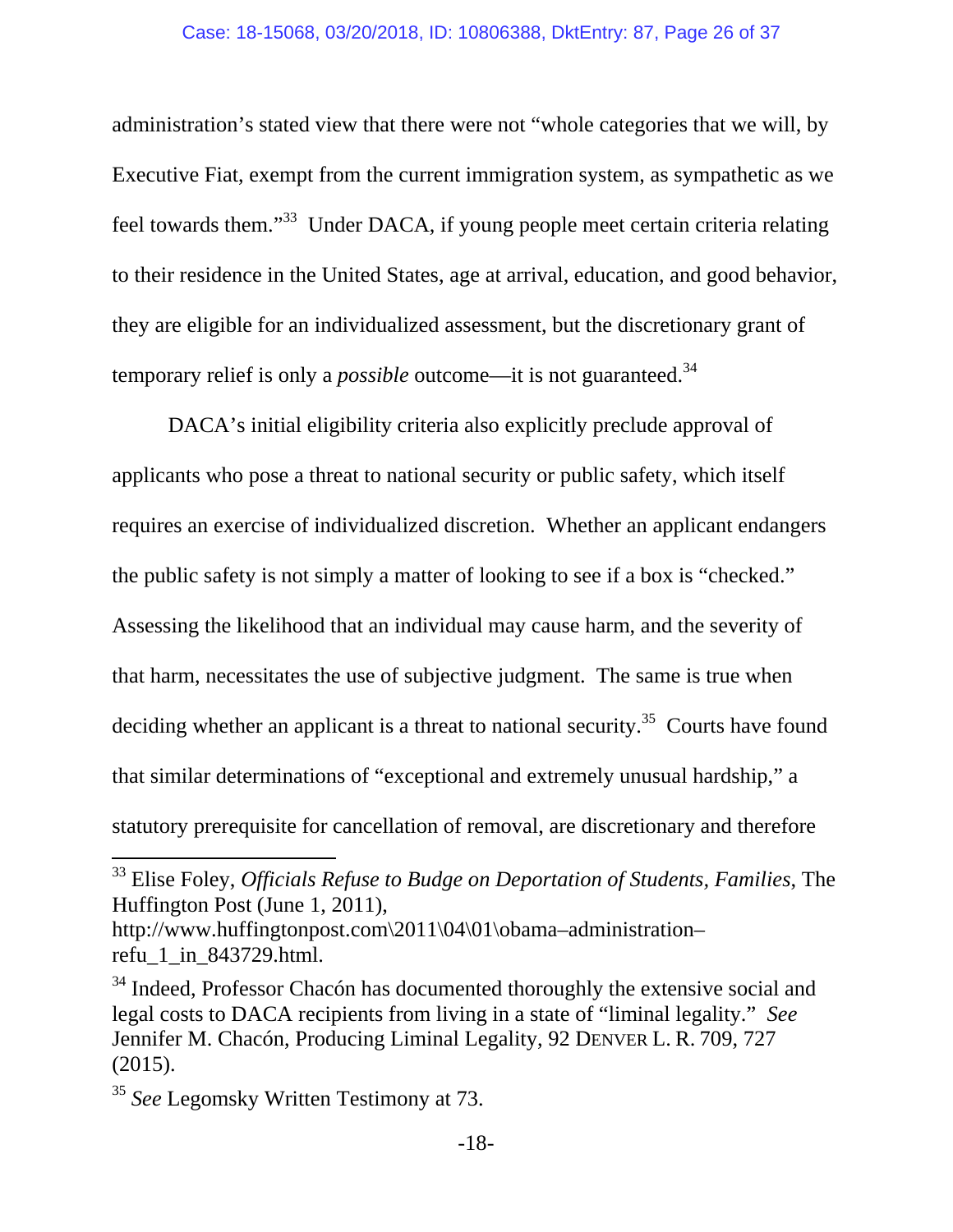lawful. *See, e.g.*, *Gonzalez-Oropeza v. U.S. Att'y Gen.*, 321 F.3d 1331, 1332–33 (11th Cir. 2003); *Romero-Torrez v. Ashcroft*, 327 F.3d 887, 889–92 (9th Cir.  $2003$ .<sup>36</sup>

The record developed in *Texas II*—the case DHS emphasized in its revocation decision—reflects that the agency in fact exercises its discretion when reviewing DACA applications. As of December 5, 2014, 36,860 requests for deferred action under the DACA Policy had been denied on the merits (in addition to those that were rejected for such reasons as failure to enclose the required fee, sign the application, etc).<sup>37</sup> The government also provided a number of examples of applications denied on discretionary grounds, even though the applicants met all of the threshold criteria—not even counting those denials that were based on the discretion inherent in some of the threshold criteria themselves, such as not posing a threat to public safety.<sup>38</sup>

The federal district court for the District of Columbia has specifically rejected the claim that DHS personnel are not evaluating the facts of each individual case when applying DACA. *See Arpaio*, 27 F. Supp. 3d 185. The court found not only that the DACA policy "retain[s] provisions for meaningful case-by-

<sup>36</sup> *See* Legomsky Written Testimony at 73*.*

<sup>37</sup> *See* Decl. of Donald W. Neufeld ¶ 23, *Texas*, 86 F. Supp. 3d at 591 (No. B-14- 254), ECF No. 130 att. 11.

<sup>38</sup> *See id.* ¶ 18.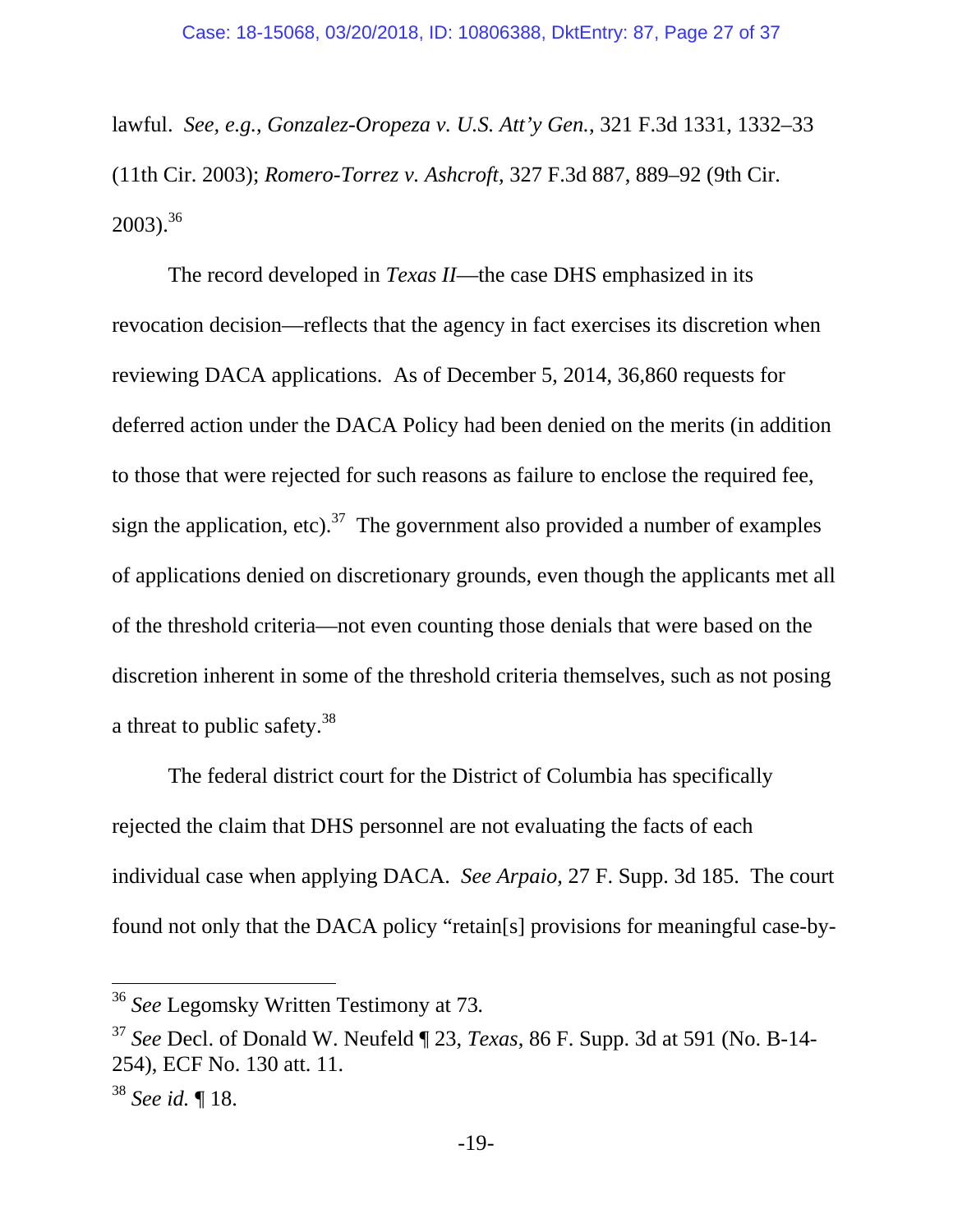#### Case: 18-15068, 03/20/2018, ID: 10806388, DktEntry: 87, Page 28 of 37

case review," but also that "[s]tatistics provided by the defendants reflect that such case-by-case review is in operation." *Id.* at 209. The court specifically noted the unrebutted statistics referenced above—that through 2014, more than 38,000 DACA applications were denied on the merits. *See id.* at 209 n.13.

The suggestion that no discretion is being exercised because DACA applicants are accepted at a relatively high rate  $(95\%)^{39}$  is unfounded. A high acceptance rate is the natural result of self-selected candidates—young people who were willing to spend the time to complete the detailed application, gather the necessary documentation, and pay the relatively high application fee because, based on the *published* eligibility criteria and discretionary factors, they could judge beforehand whether they were likely to be approved. The other side of the coin is that there were good reasons for undocumented persons with less-thanperfect backgrounds, including those who *might* be perceived, fairly or unfairly, as posing a risk to society, to avoid undertaking the application process at all. Primary among those reasons was at least the risk—despite contrary representations by DHS—that if their applications were rejected, they would be immediately detained and removed because they had disclosed all of their personal

<sup>39</sup> *See* USCIS, *Number of I-821D, Consideration of Deferred Action for Childhood Arrivals by Fiscal Year, Quarter, Intake, Biometrics and Case Status: 2012-2014*, http://www.uscis.gov/sites/default/files/USCIS/Resources/Reports%20and%20Stu dies/Immigration%20Forms%20Data/All%20Form%20Types/DACA/DACA\_fy20 14\_qtr4.pdf.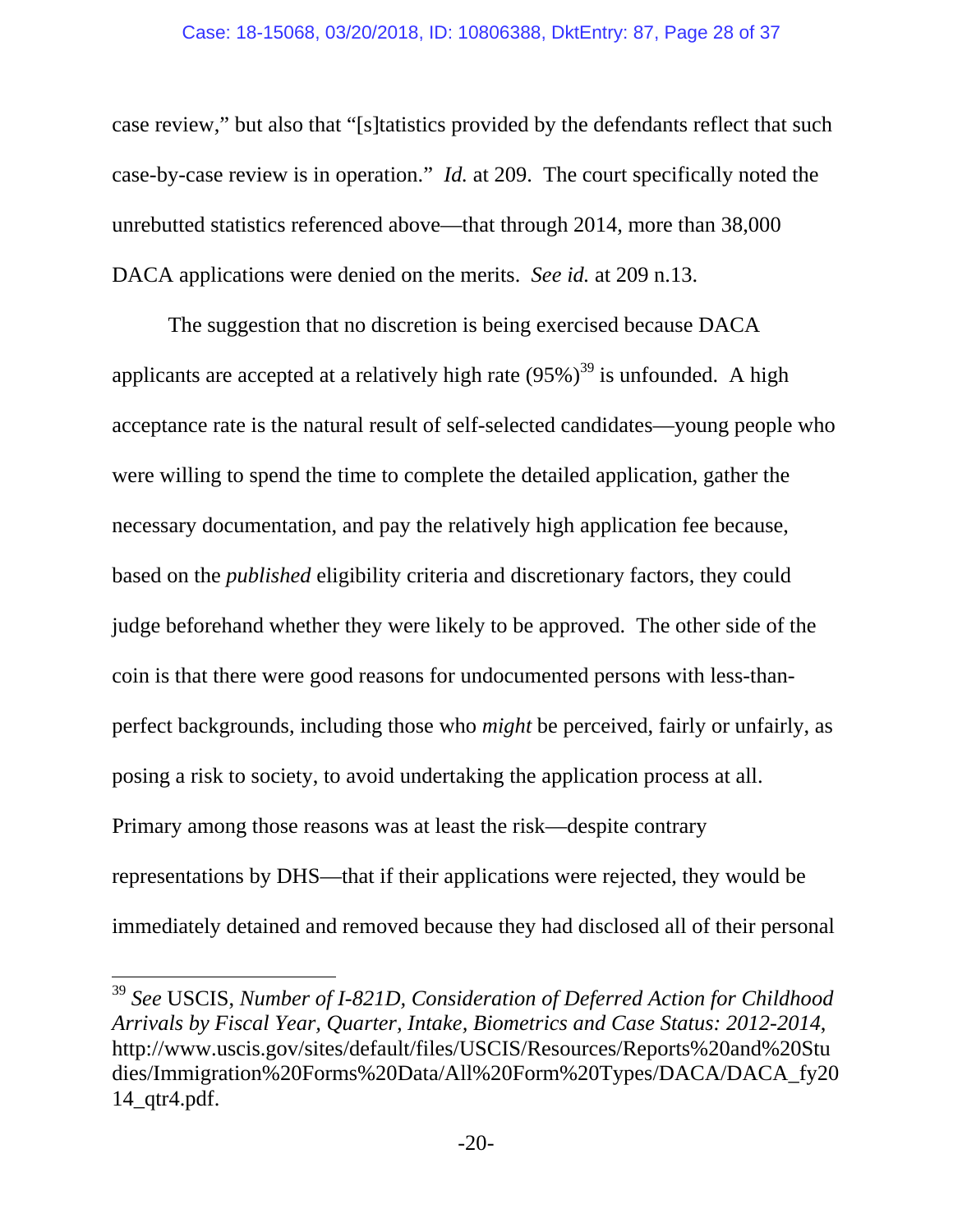information during the application process. By absenting themselves from the application process altogether (even though they might have been successful), they increased the acceptance rate.<sup>40</sup> As Professor Legomsky succinctly concludes: "A denial rate of 5%, therefore, provides no legitimate basis for the belief that DACA requests are being rubber-stamped; to the contrary, it shows that thousands of denials occur even among this highly self-selected group."<sup>41</sup>

In any event, the initially high approval rates cited and relied on by the Fifth Circuit in *Texas II* no longer exist. Approval rates have dropped markedly.<sup>42</sup> This trend demonstrates that discretion is being applied to a pool of applicants with somewhat less-than-perfect attributes, and there may now be more legitimate reasons to exercise negative discretion. In other words, DACA's deferred-action plan is working. Without running afoul of statutory requirements, DHS is using limited resources to prioritize undocumented persons who should be detained and removed now with the funds available, while deferring the removal of those for which such action is not a high priority.

<sup>40</sup> *See* Legomsky Written Testimony at 72 n.10.

<sup>41</sup> *Id.*

<sup>42</sup> *See* USCIS, *Number of I-821D, Consideration of Deferred Action for Childhood Arrivals by Fiscal Year, Quarter, Intake, Biometrics and Case Status: 2012-2016* (June 30),

https://www.uscis.gov/sites/default/files/USCIS/Resources/Reports%20and%20Stu dies/Immigration%20Forms%20Data/All%20Form%20Types/DACA/daca\_perfor mancedata fy2016 qtr3.pdf.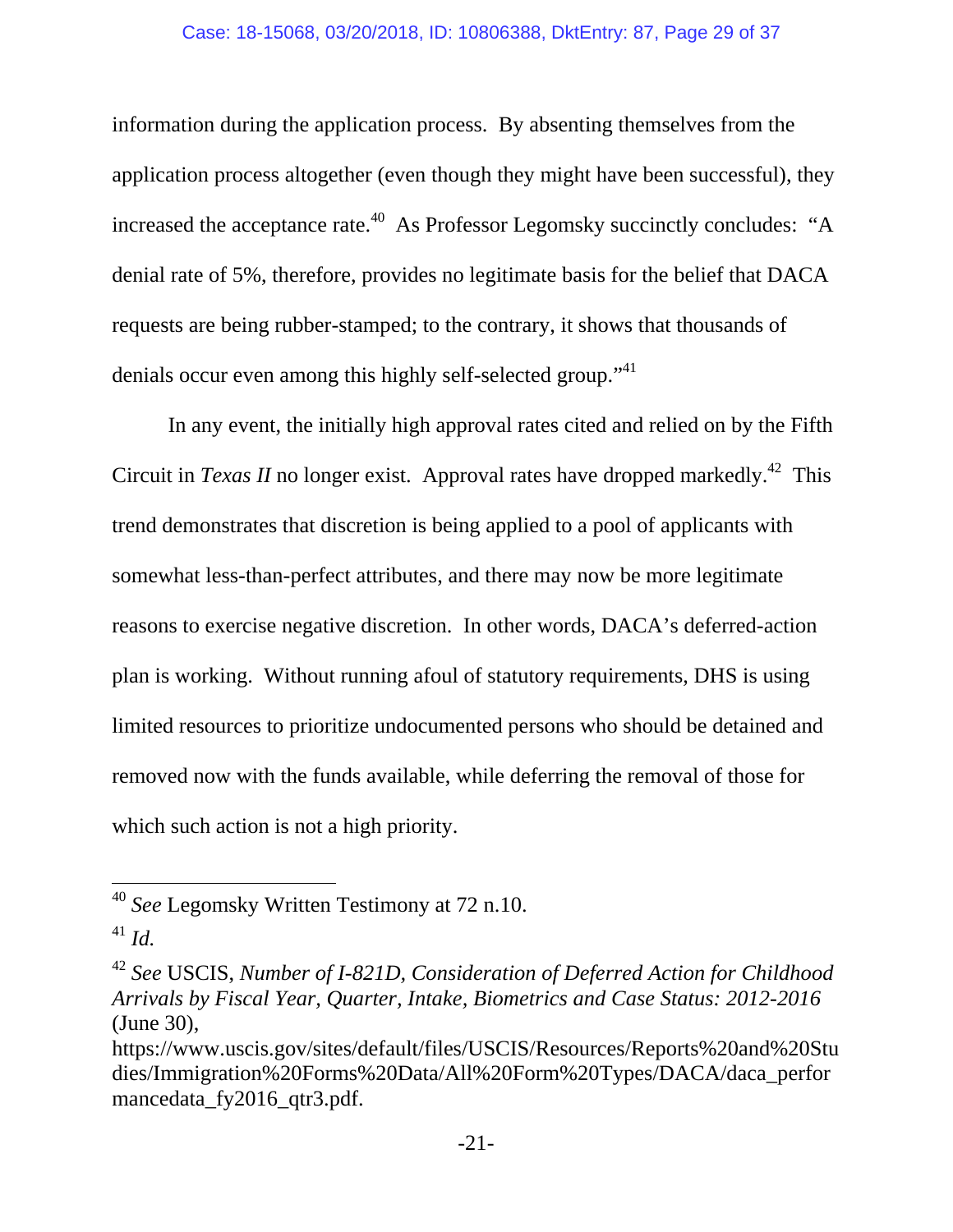The Fifth Circuit's decision in *Crane v. Johnson* confirms that DACA's individualized discretion fully comports with the existing procedural and substantive statutory framework. In *Crane*, the district court considered ICE agents' claims that applying the DACA policy put their jobs at risk because, in part, they would be prevented from "detaining eligible aliens for the purpose of commencing removal proceedings" and thereby be subjected to adverse employment actions. 783 F.3d at 249. After conducting an evidentiary hearing, the district court dismissed their claims for lack of subject matter jurisdiction because the agents had not demonstrated concrete, particularized, and actual or imminent injury. *See id.* at 251 (citing *Susan B. Anthony List v. Driehaus*, 134 S. Ct. 2334, 2341 (2014)). The Fifth Circuit affirmed the district court's decision, explaining that the individualized discretion embedded in DACA exposes the "fundamental flaw" in the argument that DACA is an illegal, top-down directive that forced the agents to "rubber stamp" applications:

The Agents' reading of the [DACA] Directive—that they are always required to grant deferred action and cannot detain an alien who may meet the Directive's criteria—*is erroneous*. The [DACA] Directive makes clear that the Agents shall exercise discretion in deciding to grant deferred action, and this judgment should be exercised on a case-by-case basis . . . .

*Id.* at 254–55 (emphasis added). Given DACA's plain and unequivocal direction that agency personnel *must* exercise individualized discretion, coupled with the lack of any employment sanctions (real or threatened), the Fifth Circuit held that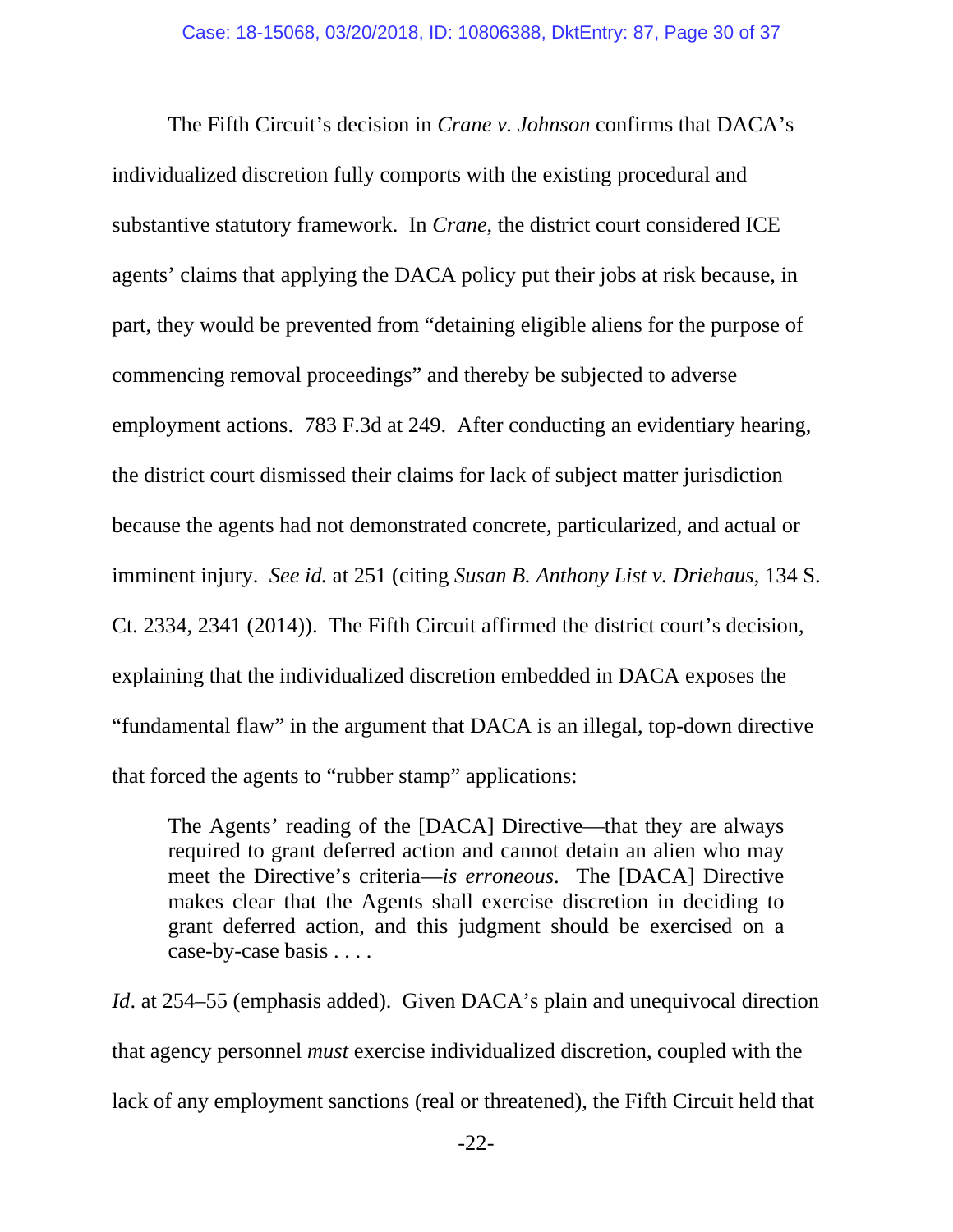the agents had failed to establish any injury as a matter of law. *See id*. at 255. *Crane*, in other words, confirms that individualized discretion is an unmistakable part of the DACA policy.

### **b. DACA Does Not Displace an Existing Immigration Pathway for any Eligible Applicant**

The Attorney General and the Acting Secretary both suggested that the Fifth Circuit's decision in *Texas II* establishes DACA's illegality. But DACA lacks the key feature that motivated the Fifth Circuit to find that Congress did not give DHS the authority to enact DAPA—the fact that the INA had already addressed the same, specific class of immigrants that DAPA sought to benefit. The Fifth Circuit viewed DAPA as treading on an existing, congressionally-mandated pathway for undocumented parents of citizens to achieve a status that would allow them to live in the United States without fear of imminent deportation. The court explained this "intricate process" for obtaining "lawful immigration classification" from a child's immigration status:

In general, an applicant must (i) have a U.S. citizen child who is at least twenty-one years old, (ii) leave the United States, (iii) wait ten years, and then (iv) obtain one of the limited number of familypreference visas from a United States consulate.

809 F.3d at 179–80. Although the Fifth Circuit recognized that "DAPA does not confer the full panoply of benefits that a visa gives," it would allow undocumented immigrants to "receive the benefits of lawful presence solely on account of their

-23-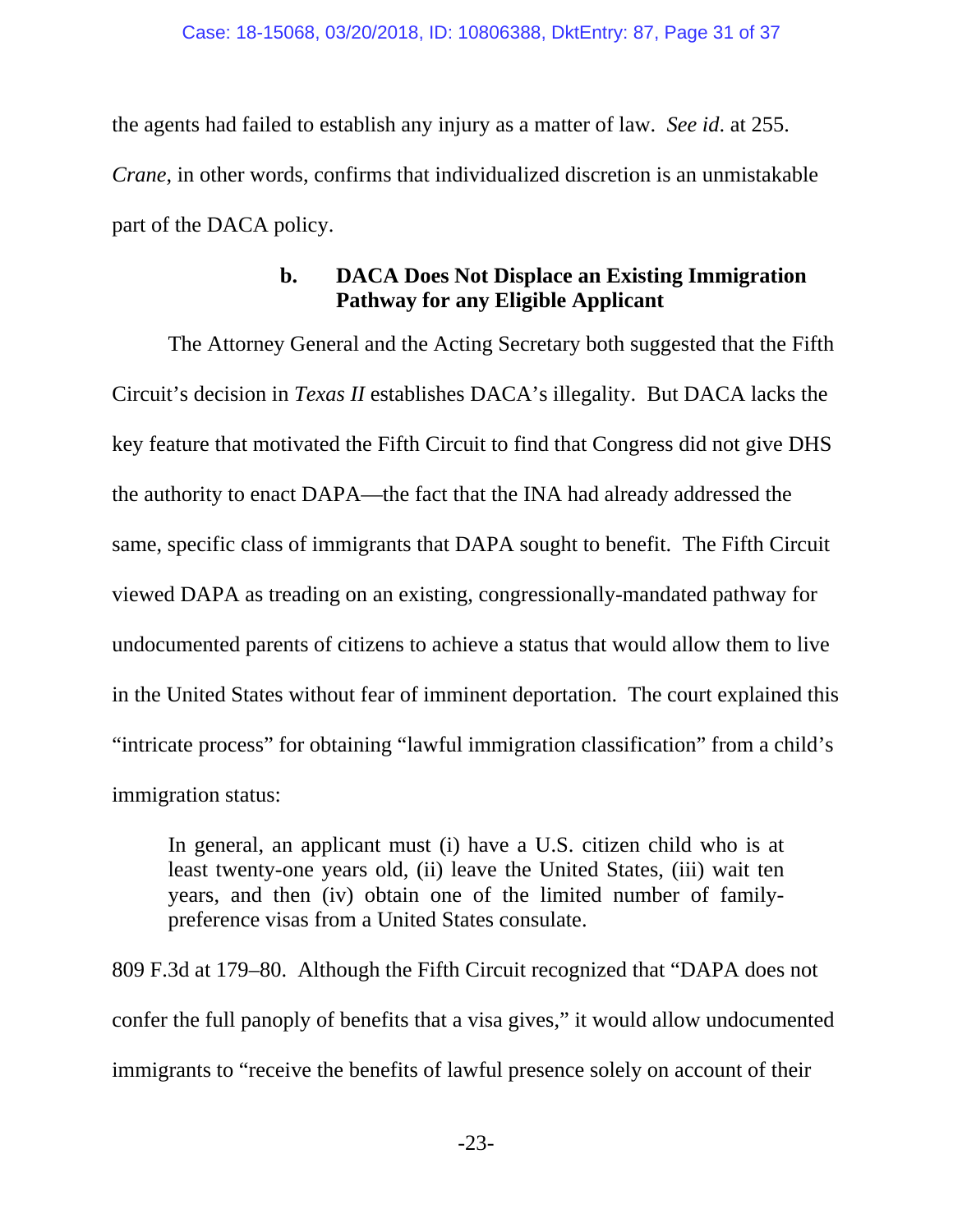children's immigration status without complying with any of the requirements . . . that Congress has deliberately imposed." *Id.*

By contrast, no law presently creates a specific process for the class of persons eligible to apply for DACA to derive a lawful immigration classification. Thus, even accepting the Fifth Circuit's erroneous<sup>43</sup> premise that Congress had already spoken to the issue of how to handle immigration issues relating to the class of DAPA applicants, the same cannot be said for DACA. For this reason, *Texas II* cannot be seen as controlling the legality of DACA.<sup>44</sup>

## **c. DACA Is Not So Broad as to Effectively Replace or Nullify the Statutory Scheme for Undocumented Persons**

Finally, to the extent the *Texas II* court was unwilling to infer that Congress had delegated to DHS the power to adopt DAPA—"a policy decision of such economic and political magnitude," 809 F.3d at 181—the same concern is not present here. Unlike the unchallenged deferred-action policies of Ronald Reagan and George H.W. Bush, which were intended to affect 1.5 million non-citizen spouses and children of immigrants—approximately 40% of the estimated

 <sup>43</sup> That Congress had already specified the criteria for lawful permanent resident status does not mean Congress had prescribed equally stringent criteria for the farmore-minimal protection of deferred action.

<sup>&</sup>lt;sup>44</sup> In addition, *Texas II* was not decided on the merits and is not binding on this court due to the decision's *per curiam* affirmance by an equally divided Supreme Court.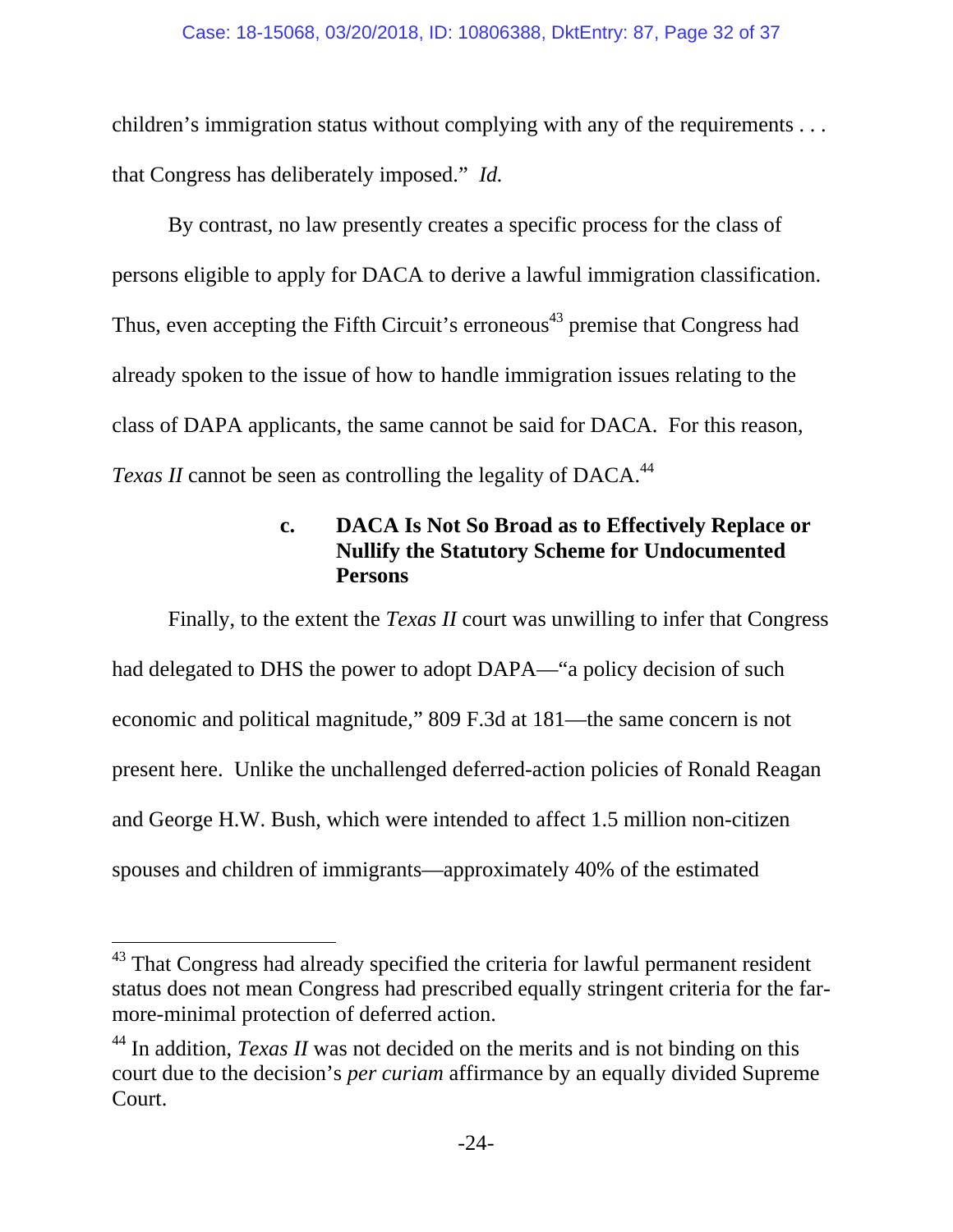undocumented population at that time—the number of applicants approved under the DACA policy is less than 10% percent of the current undocumented population.45 Moreover, as the record in this case reflects, the impact of DACA on the immigration system as a whole has not been significant (and certainly not negative), and is unlikely to be significant in the future.

The Fifth Circuit's own *Crane* decision reveals the illogic of any argument that DACA has had or will have a broad, negative economic or political impact. In *Crane*, the district court considered the State of Mississippi's claim that it was injured, and thus had standing to sue, because DACA was "costing the state money." 783 F.3d at 252. The district court rejected this argument based on the evidence submitted, because it failed to prove that DACA, as distinct from illegal immigration generally, cost the state anything. The Fifth Circuit affirmed, observing that DACA likely *lessens* any financial impact on a state:

It could be that the reallocation of DHS's assets [due to DACA] is resulting in the removal of immigrants that impose a greater financial burden on the state. If this is true, the net effect would be a *reduction* in the fiscal burden on the state.

*Id*. (emphasis added). The D.C. Circuit went further in *Arpaio*, finding that the likelihood DACA would *reduce* crime and lower costs was "so convincing" that the contrary assertions made by the plaintiff, an Arizona sheriff, were literally "*im* plausible." 797 F.3d at 25 (internal quotation marks omitted). Consistent with

<sup>45</sup> *See, e.g*., Legomsky Written Testimony at 84–85.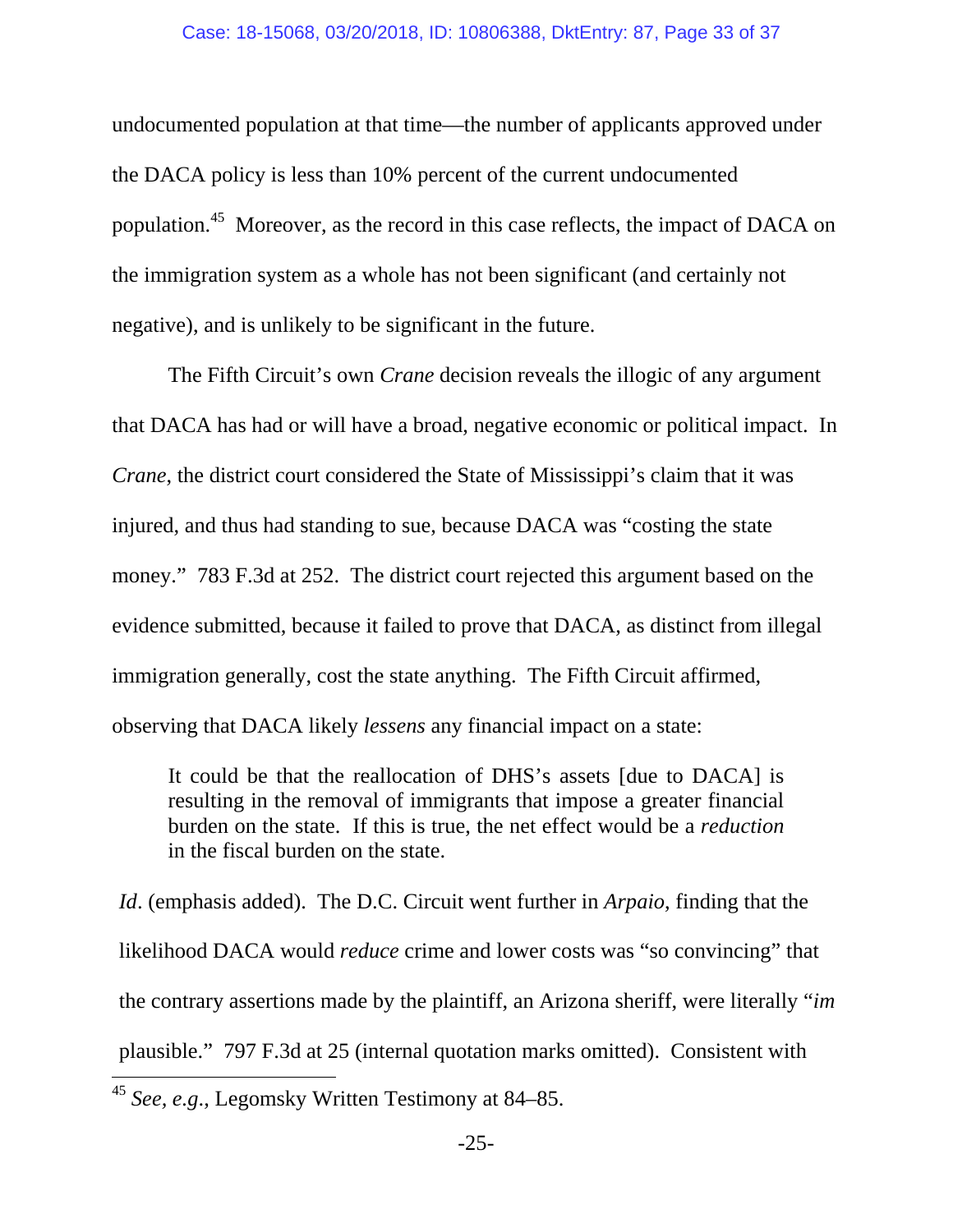*Crane* and *Arpaio*, the district court here found that there is no evidence to support a finding that DACA will have a pervasive, negative impact. Absent contrary evidence in the administrative record, these findings preclude any ability to use DACA's effects—which appear to be quite positive—as a basis to declare it "unlawful."

### **CONCLUSION**

Would the world's beacon of freedom—a nation founded by immigrants—cast out an immigrant population that was likely brought here without choice and who likely knows no other home? While 'no' would seem to be the obvious answer, ordinary logic has eluded our Congress.<sup>46</sup>

 Congress' inability to legislate a comprehensive answer to this question for more than a decade does not mean that in 2012, the President was precluded from implementing a large-scale deferred-action policy, particularly where that policy is subject to express, individualized discretion to detain and remove *any* undocumented persons immigration agents so choose. Issuance of the DACA policy was not only authorized; it made good sense given limited resources, the consequent need to prioritize removals, and the benefits of temporary work authorization for those who are highly unlikely to be removed in the near future. Any decision to revoke DACA now because it is unconstitutional or otherwise

<sup>46</sup> *Casa de Md.*, 2018 WL 1156769, at \*2.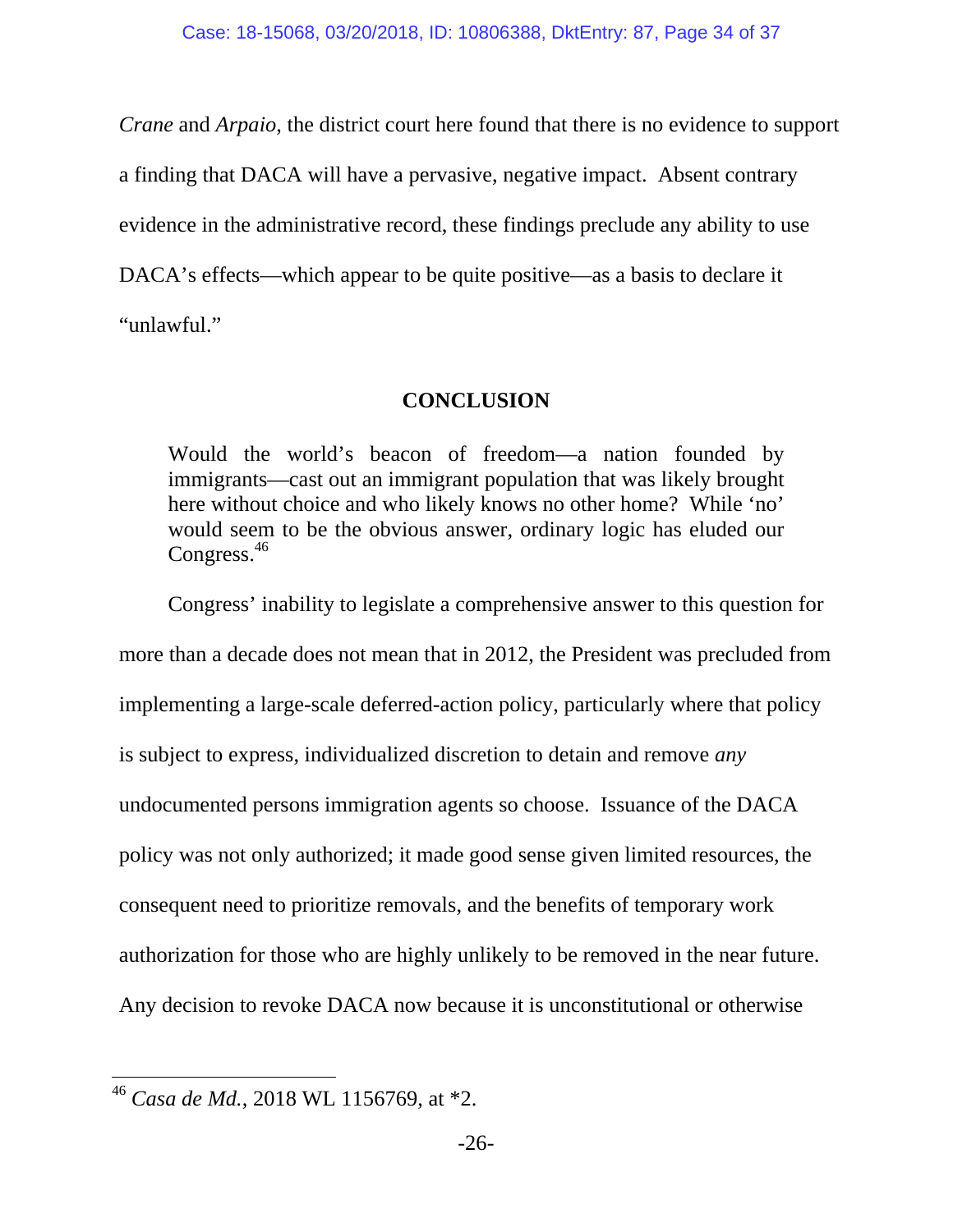"unlawful" is erroneous as a matter of law. This Court should therefore affirm the district court's preliminary injunction, as well as the district court's denial of the government's motion to dismiss.

Respectfully submitted,

/s/ Christopher W. Smith

Harry Lee Christopher W. Smith Johanna S. Dennehy *Counsel of Record*  Claire M. Blakey STEPTOE & JOHNSON LLP STEPTOE & JOHNSON LLP 633 West 5th Street 1330 Connecticut Avenue, N.W. Suite 700 Washington, D.C. 20036 Los Angeles, CA 90071 (202) 429-3000 (213) 439-9400

*Attorneys for the Immigration Law Scholars* 

March 20, 2018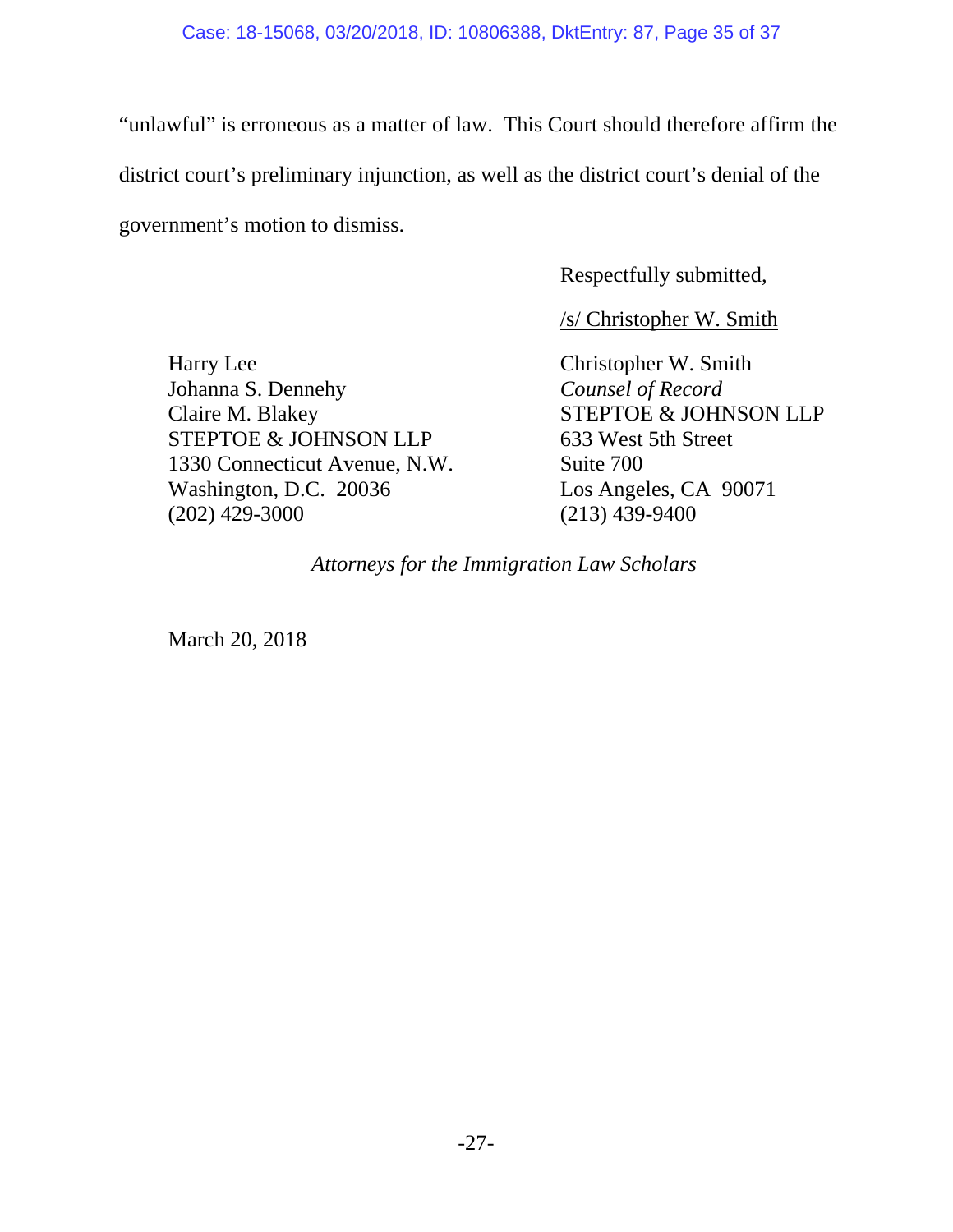### **CERTIFICATE OF COMPLIANCE**

Pursuant to Fed. R. App. P.  $29(a)(3)(G)$ , the undersigned hereby certifies that this brief complies with the required type-volume limitations, in that it has been filed by separately represented parties, is prepared with proportionately spaced serif type (Times New Roman), has type face of 14 points, and, according to the word-processing system used to prepare the brief, contains 6,440 words, exclusive of the items set forth in Fed. R. App. P. 32(f).

Dated: March 20, 2018

/s/ Christopher W. Smith